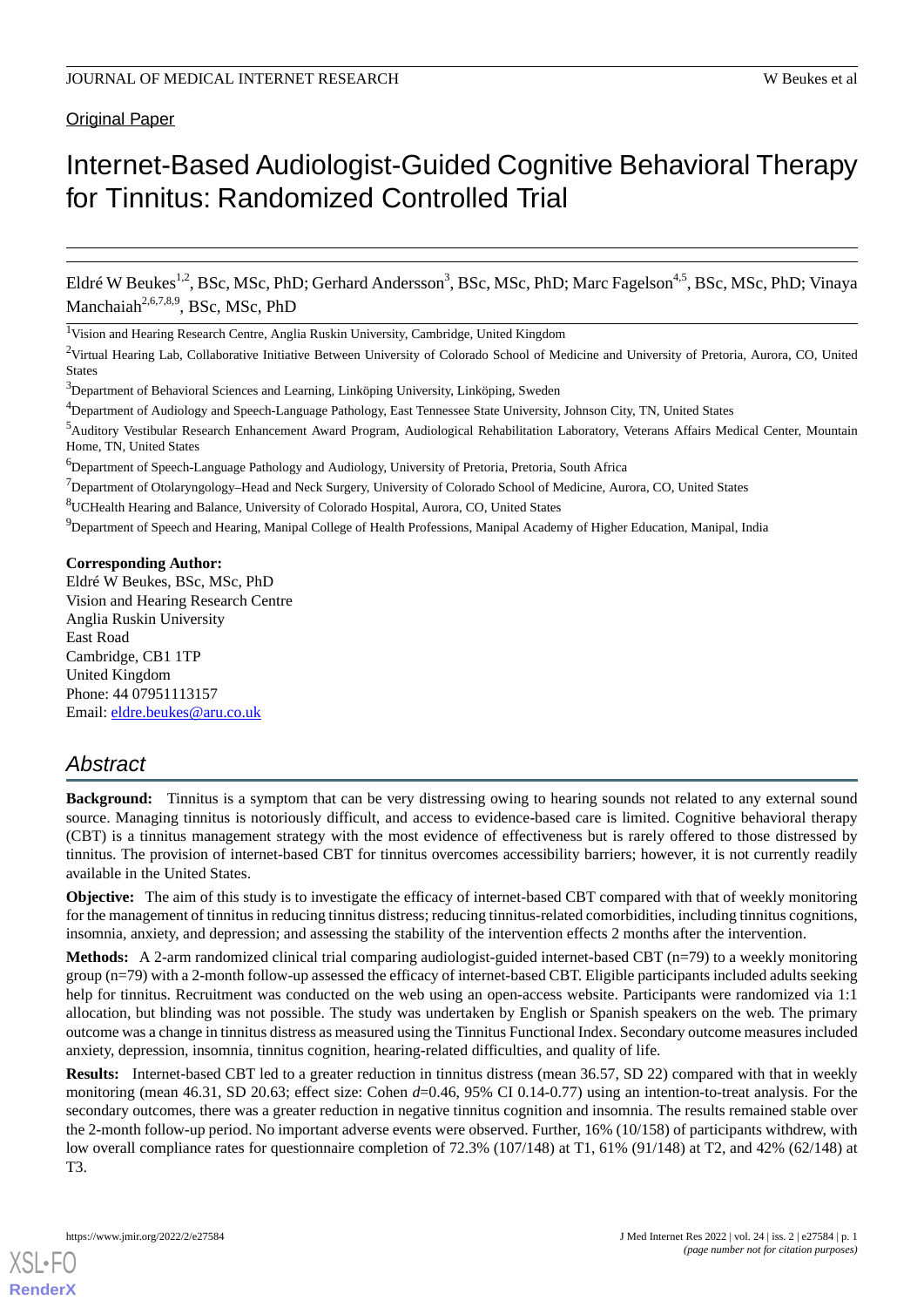**Conclusions:** This study is the first to evaluate and indicate the efficacy of audiologist-delivered internet-based CBT in reducing tinnitus distress in a US population. It was also the first study to offer internet-based CBT in Spanish to accommodate the large Hispanic population in the United States. The results have been encouraging, and further work is indicated in view of making such an intervention applicable to a wider population. Further work is required to improve compliance and attract more Spanish speakers.

**Trial Registration:** ClinicalTrials.gov NCT04004260; https://clinicaltrials.gov/ct2/show/NCT04004260

*(J Med Internet Res 2022;24(2):e27584)* doi:  $10.2196/27584$ 

## **KEYWORDS**

tinnitus; cognitive behavioral therapy; internet intervention; web-based intervention; randomized controlled trial; telehealth; teleaudiology; eHealth

# *Introduction*

#### **Background**

Tinnitus is a condition characterized by the perception of sound in the absence of an external stimulus. It is highly prevalent, with at least 10% of Americans experiencing some form of tinnitus, of which a proportion have chronic burdensome or debilitating tinnitus [\[1](#page-14-0)]. Bothersome tinnitus causes various functional impairments in sleep, concentration, cognitive performance, and thought processing [[2](#page-14-1)[,3\]](#page-14-2). It is also associated with an increased risk of psychological difficulties, such as anxiety, depression, and reduced quality of life [[4](#page-15-0)[,5](#page-15-1)]. This may result in participant restrictions and activity limitations [\[6](#page-15-2),[7\]](#page-15-3). Owing to the negative impact of tinnitus, those distressed by their tinnitus require interventions to help them cope with the condition.

Managing tinnitus is notoriously challenging because it is often not a curable medical cause [[8\]](#page-15-4). When comorbid problems such as hearing loss accompany tinnitus, hearing aids and sound therapy may reduce the severity of tinnitus [[8\]](#page-15-4). Although these interventions may reduce tinnitus perception, they do not always alter negative reactions to tinnitus. Psychological interventions that change reactions to tinnitus have effectively helped reduce tinnitus distress [[9\]](#page-15-5). The intervention with the strongest research evidence according to the American Academy of Otolaryngology–Head and Neck Surgery tinnitus practice guidelines [[10-](#page-15-6)[12\]](#page-15-7) and several systematic reviews [[9,](#page-15-5)[13](#page-15-8)] is cognitive behavioral therapy (CBT) for tinnitus. CBT is a psychological intervention that addresses unhelpful thought patterns and emotional reactions caused by tinnitus [\[14](#page-15-9)]. Despite the evidence base, accessibility to CBT for tinnitus is limited owing to a dearth of health care providers with the knowledge and expertise to provide CBT to this population [[15](#page-15-10)[,16](#page-15-11)].

#### **Previous Work**

To overcome this barrier, an internet-based CBT for tinnitus [[17\]](#page-15-12) has been developed. This intervention was originally developed in Swedish [\[18](#page-15-13)] and was later translated into German [[19\]](#page-15-14) and English [[20\]](#page-15-15) and was provided with psychological guidance. To further increase accessibility, internet-based CBT for tinnitus has been adapted to be delivered by audiologists [[21\]](#page-15-16) with some training to handle the CBT elements without compromising outcomes [[22](#page-15-17)-[27\]](#page-16-0). The efficacy of internet-based CBT has been indicated in 9 clinical trials across mainland Europe and the United Kingdom (for a review, see the study by

Beukes et al [\[28](#page-16-1)]). However, no clinical trials determined the effects of internet-based CBT in the United States. An evidence-based, standardized approach, such as internet-based CBT, is desirable, as tinnitus provision varies substantially across clinics and providers [\[16](#page-15-11)].

#### **Study Rationale**

To address this need, internet-based CBT was adapted for the US population to improve cultural and linguistic suitability [\[29](#page-16-2)]. It was further translated into Spanish to serve the large Spanish-speaking population in the United States, and functionality and acceptability testing was undertaken [[30\]](#page-16-3). Internet-based CBT for tinnitus in the United States was evaluated within a clinical trial framework to evaluate complex interventions [[31\]](#page-16-4). A small (N=28) phase I trial was undertaken in the United States [\[32](#page-16-5)], indicating feasibility. However, a larger randomized controlled trial (RCT) is needed to determine its efficacy in the US population. Efficacy cannot be assumed owing to many differences in health care provision in the United States and Europe. In the United States, tinnitus interventions include Tinnitus Retraining Therapy [\[33](#page-16-6)] and Progressive Tinnitus Management [\[34](#page-16-7)] with limited provision of CBT for tinnitus. It is also not known if a psychological approach will be acceptable because of the large emphasis of most tinnitus management programs on sound therapy and the fitting of devices [\[35](#page-16-8)]. The fee structure for health care in the United States is also very different to largely free of charge health care in the United Kingdom, as it is generally paid out of pocket, and clinicians have great difficulty receiving payment for nondiagnostic appointments such as tinnitus counseling. Before the COVID-19 pandemic, health care was also generally provided face to face. Hence, the uptake for a remote intervention is uncertain but has now become a more urgent matter. These factors may be potential barriers to or facilitators of internet-based CBT in the United States.

This RCT aims to explore the effects of internet-based CBT in the United States with the following:

- 1. To evaluate the efficacy of audiologist-delivered internet-based CBT in reducing tinnitus distress compared with that in weekly monitoring of tinnitus.
- 2. To ascertain the efficacy of internet-based CBT in reducing comorbidities associated with tinnitus.
- 3. To assess the stability of internet-based CBT intervention effects 2 months after the intervention.

```
XSL•FO
RenderX
```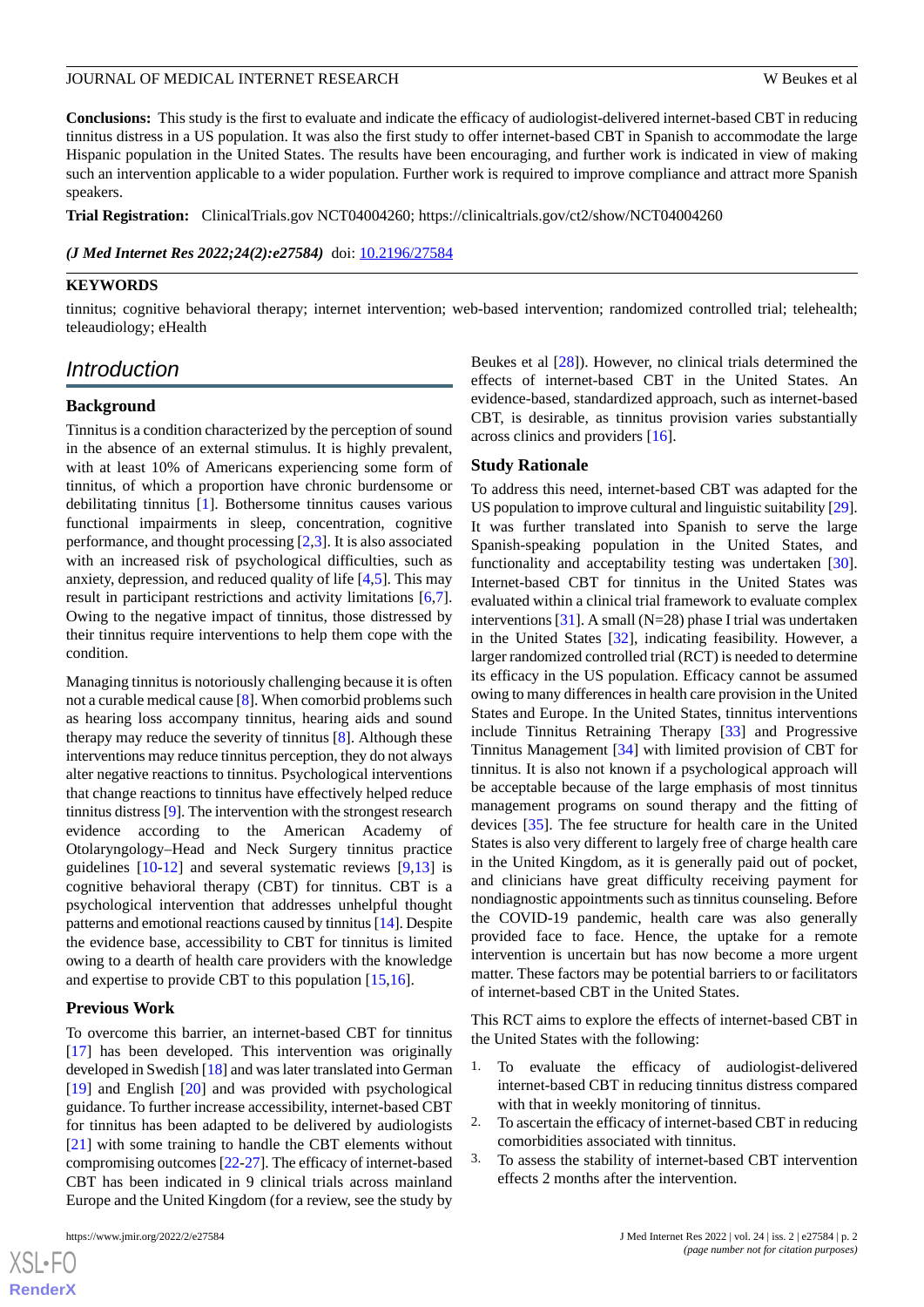The hypothesis was that patients with tinnitus would experience greater reduction of tinnitus distress and comorbidities after receiving internet-based CBT compared with patients receiving weekly monitoring.

# *Methods*

# **Trial Design**

## *Overview*

A prospective 2-arm delayed intervention efficacy trial with a 2-month follow-up was conducted. As an efficacy trial, an active comparator was not included. Participants were randomized with a 1:1 allocation ratio to the experimental group to receive the internet-based CBT intervention for 8 weeks or the control group whose participants were monitored weekly during the 8-week period. During the first phase, the experimental group completed the intervention. Following the experimental group completing the interventions, both groups completed the same outcome measure (T1, post intervention). During the second phase, the control group underwent the same internet-based CBT intervention, after which both groups were invited to complete the T2 outcomes, which were completed after the control group finished the intervention and 2-months postintervention for the experimental group (T2). This study design, therefore, provided the opportunity to evaluate the intervention effects in 2 independent groups at 3 time points as shown in [Figure 1.](#page-2-0)

<span id="page-2-0"></span>**Figure 1.** The CONSORT (Consolidated Standards of Reporting Trials) flow diagram. ICBT: internet-based cognitive behavioral therapy.



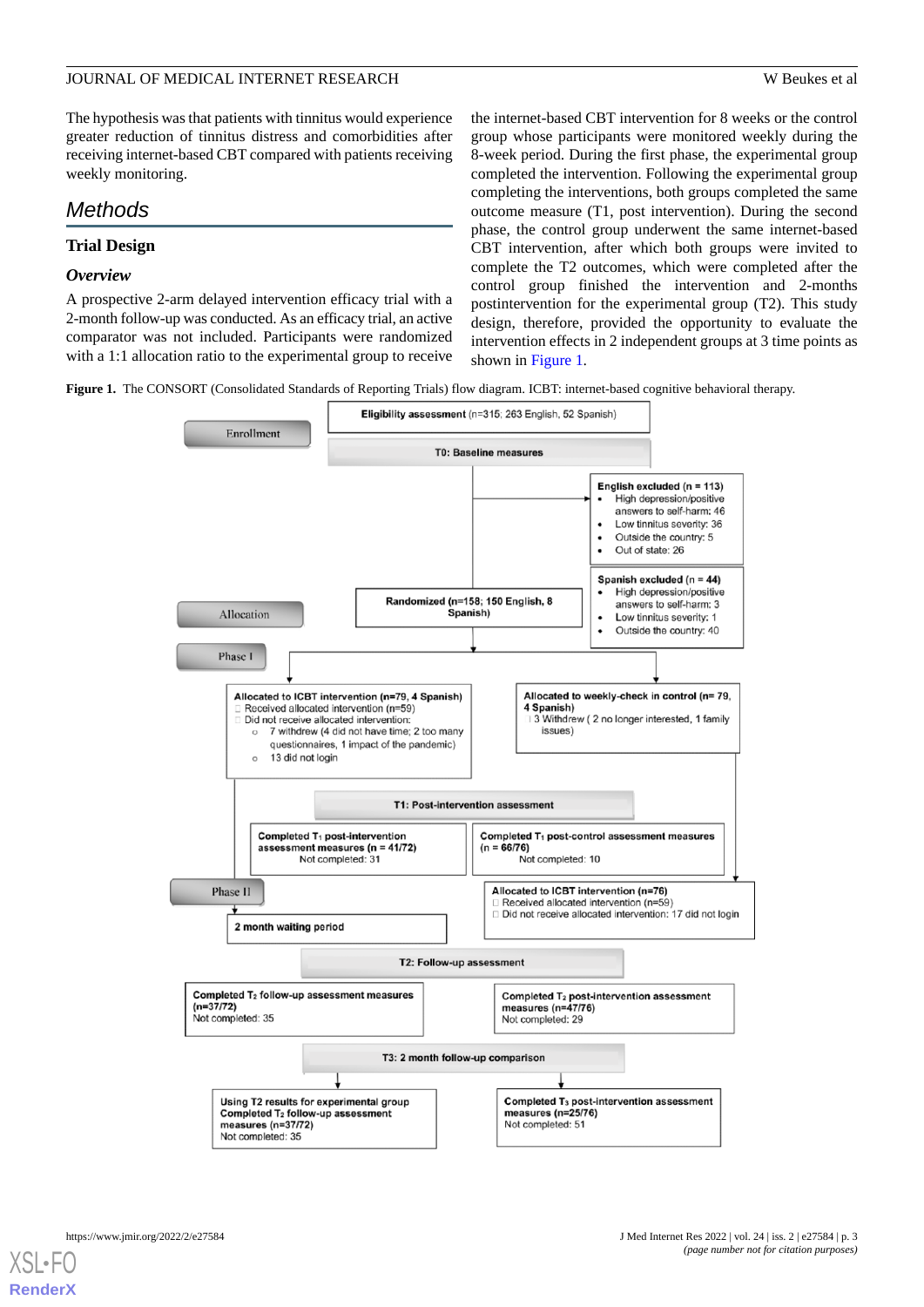## *Ethics and Preregistration*

This RCT and protocol were preregistered at ClinicalTrials.gov (trial number: NCT04004260) on July 2, 2019. Ethical approval was obtained from the Institutional Review Board at Lamar University, Beaumont, Texas, United States (IRB-FY17-209). The study was conducted and reported according to the CONSORT-EHEALTH (Consolidated Standards of Reporting Trials of Electronic and Mobile Health Applications and Online Telehealth) guidelines [\[36](#page-16-9)] ([Multimedia Appendix 1\)](#page-14-3). An

independent data-monitoring committee monitored the trial. There were no changes in the methods or trial outcomes used after the trial commenced. The participants were closely monitored for any harm. No harm or unintended effects have been reported.

## *Participants*

The study was undertaken on the web and no clinical visits were required. The study eligibility criteria are presented in [Textbox](#page-3-0) [1.](#page-3-0)

<span id="page-3-0"></span>**Textbox 1.** Inclusion and exclusion criteria.

#### **Inclusion criteria**

- Adults, aged ≥18 years, living in Texas, United States
- The ability to read and type in English or Spanish
- Having access to a computer and the internet and able to email
- Experiencing tinnitus for a minimum period of 3 months
- A tinnitus severity score of ≥25 on the Tinnitus Functional Index indicates the need for an intervention

#### **Exclusion criteria**

- Indications of significant depression  $(≥15)$  on the Patient Health Questionnaire-9
- Indications of self-harm thoughts or intent, answer affirming question 10 of the Patient Health Questionnaire-9
- Reporting any medical or psychiatric conditions that could interfere with the treatment
- Reporting pulsatile, objective, or unilateral tinnitus, which has not been investigated medically or tinnitus still under medical investigation
- Undergoing any tinnitus therapy concurrent with participation in this study

## Eligibility was determined by a 2-stage process as follows:

- 1. A web-based screening questionnaire, which included demographic information, health- and mental health–related questions, and standardized outcome measures are shown in [Table 1](#page-4-0).
- 2. A telephone interview during which the researcher rechecked eligibility and provided the opportunity for potential participants to ask any questions related to the study. The study procedures were explained, and

motivational interviewing was conducted to encourage participants to commit and engage in the intervention.

3. Participants who did not meet the inclusion criteria were participants with a score of ≥15 on the Patient Health Questionnaire-9 or indicated self-harm on question 10 received a phone consultation from a clinical psychologist on the research team. This call ensured that they were under care elsewhere, or necessary resources or referrals were provided.

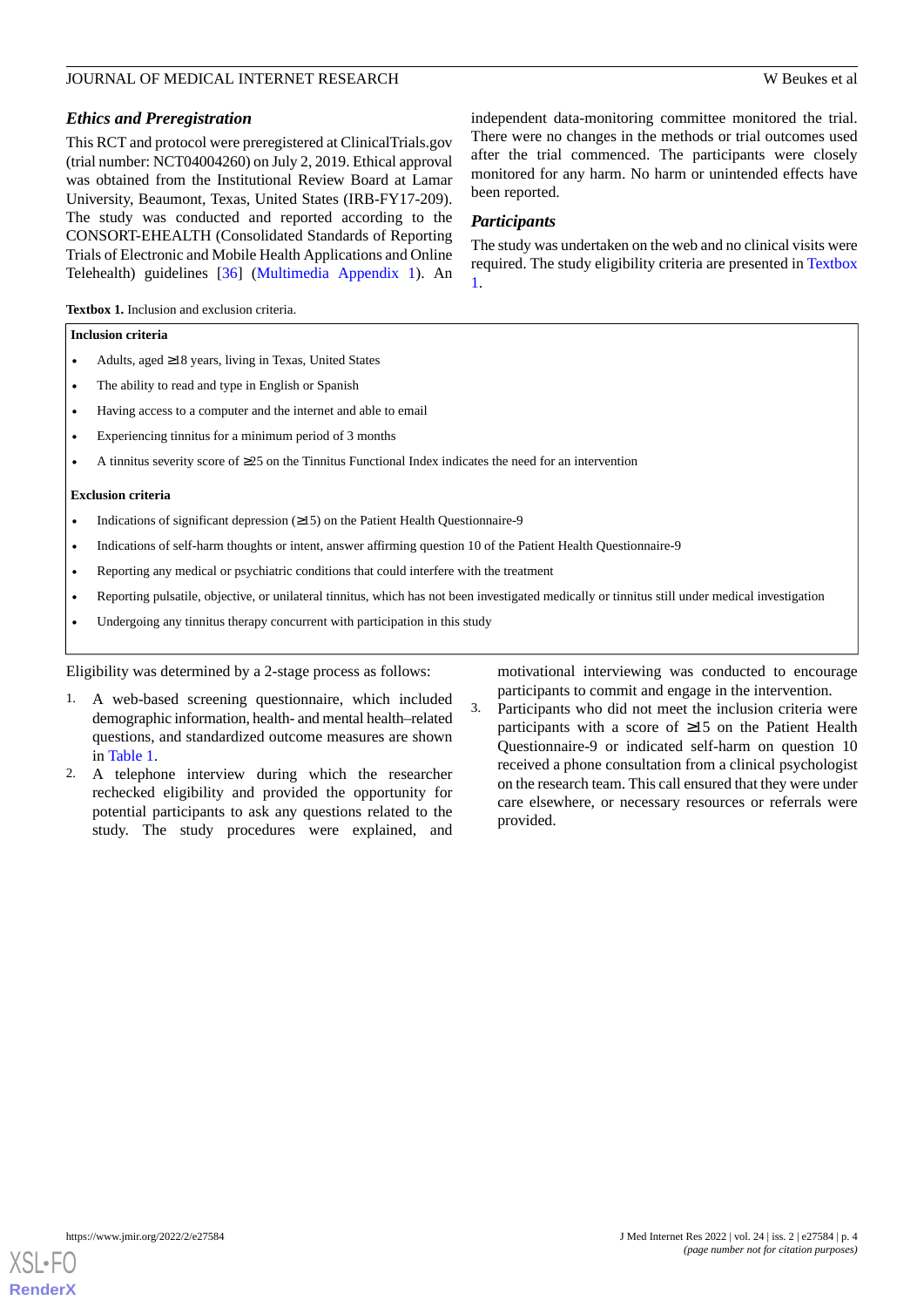<span id="page-4-0"></span>**Table 1.** Study outcome measures used before and after the intervention and at the 2-month follow-up period.

| Dimension                                                                  | Outcome measures                                    | Internal consistency | Scores (range)                                                                                           | Levels of significance                                                                                                                                                                                                                                      | Time frame measured                                         |  |  |
|----------------------------------------------------------------------------|-----------------------------------------------------|----------------------|----------------------------------------------------------------------------------------------------------|-------------------------------------------------------------------------------------------------------------------------------------------------------------------------------------------------------------------------------------------------------------|-------------------------------------------------------------|--|--|
| <b>Primary outcome measure</b>                                             |                                                     |                      |                                                                                                          |                                                                                                                                                                                                                                                             |                                                             |  |  |
| Tinnitus distress                                                          | Tinnitus Functional Index: 0.97<br>42               |                      | 0-100; a reduction in<br>scores indicates im-<br>provement                                               | $>25$ indicates a mild<br>condition (no need for<br>an intervention), 26-50<br>indicates a significant<br>condition (possible<br>need for an interven-<br>tion), and $\geq$ 50 indicates<br>a severe condition<br>(need for a more intense<br>intervention) | $T0^a$ , $T1^b$ , $T2^c$ , and $T3^d$<br>(control only)     |  |  |
| <b>Secondary outcome measures</b>                                          |                                                     |                      |                                                                                                          |                                                                                                                                                                                                                                                             |                                                             |  |  |
| Generalized anxi-<br>ety                                                   | Generalized Anxiety Disor-0.89<br>der-7:44          |                      | $0-21$ ; a reduction in<br>scores indicates im-<br>provement                                             | 0-4 indicates minimal<br>anxiety, 5-9 indicates<br>mild anxiety, 10-14 in-<br>dicates moderate anxi-<br>ety, and 5-21 indicates<br>severe anxiety                                                                                                           | T0, T1, T2, and T3<br>(control only)                        |  |  |
| Depression                                                                 | Patient Health Question-<br>naire-9: 45             | 0.83                 | $0-27$ ; a reduction in<br>scores indicates im-<br>provement                                             | 5-9 indicates mild de-<br>pression, 10-14 indi-<br>cates moderate depres-<br>sion, 15-19 indicates<br>moderately severe de-<br>pression, and 18-20 in-<br>dicates severe depres-<br>sion                                                                    | T0, T1, T2, and T3<br>(control only)                        |  |  |
| Insomnia                                                                   | Insomnia Severity Index:<br>46                      | 0.74                 | 0-28; a reduction in<br>scores indicates im-<br>provement                                                |                                                                                                                                                                                                                                                             | T0, T1, T2, and T3<br>(control only)                        |  |  |
| Tinnitus cognitions                                                        | Tinnitus Cognitions Ques-0.91<br>tionnaire: 47      |                      | $0-104$ ; a reduction in<br>scores indicates im-<br>provement                                            | Higher scores indicate<br>a greater tendency to<br>engage in negative cog-<br>nitions in response to<br>tinnitus                                                                                                                                            | T0, T1, T2, and T3<br>(control only)                        |  |  |
| Health-related<br>quality of life                                          | EQ-5D- $5L^e$ : 48                                  | $0.7 - 0.85$         | $0-15$ ; a reduction in<br>scores indicates im-<br>provement                                             | Measures 5 dimensions:<br>mobility, self-care, usu-<br>al activities, pain, dis-<br>comfort, anxiety and<br>depression                                                                                                                                      | T0, T1, T2, and T3<br>(control only)                        |  |  |
| Health-related<br>quality of life                                          | EQ-5D-5L visual analog<br>scale: 48                 | $0.7 - 0.85$         | 0-100; higher scores<br>indicate improved<br>health                                                      | Visual analog scale for<br>overall health                                                                                                                                                                                                                   | T0, T1, T2, and T3<br>(control only)                        |  |  |
| Short measure for<br>tinnitus, hearing<br>disability, and hy-<br>peracusis | Tinnitus and Hearing Sur-<br>vey: 49                | 0.86-0.94            | Subscale for tinni-<br>tus: 0-16; subscale<br>for hearing: 0-16;<br>subscale for sound<br>tolerance: 0-8 | $\mathbf{f}$                                                                                                                                                                                                                                                | T0, T1, T2, and T3<br>(control only)                        |  |  |
| <b>Weekly monitoring</b>                                                   |                                                     |                      |                                                                                                          |                                                                                                                                                                                                                                                             |                                                             |  |  |
| Screening of tinni-<br>tus severity                                        | Tinnitus Handicap Invento-0.93<br>ry-Screening [37] |                      | $0-40$ ; a reduction in<br>scores indicates im-<br>provement                                             | $>6$ indicates tinnitus<br>handicap                                                                                                                                                                                                                         | Weekly, while undertak-<br>ing the 8-week interven-<br>tion |  |  |

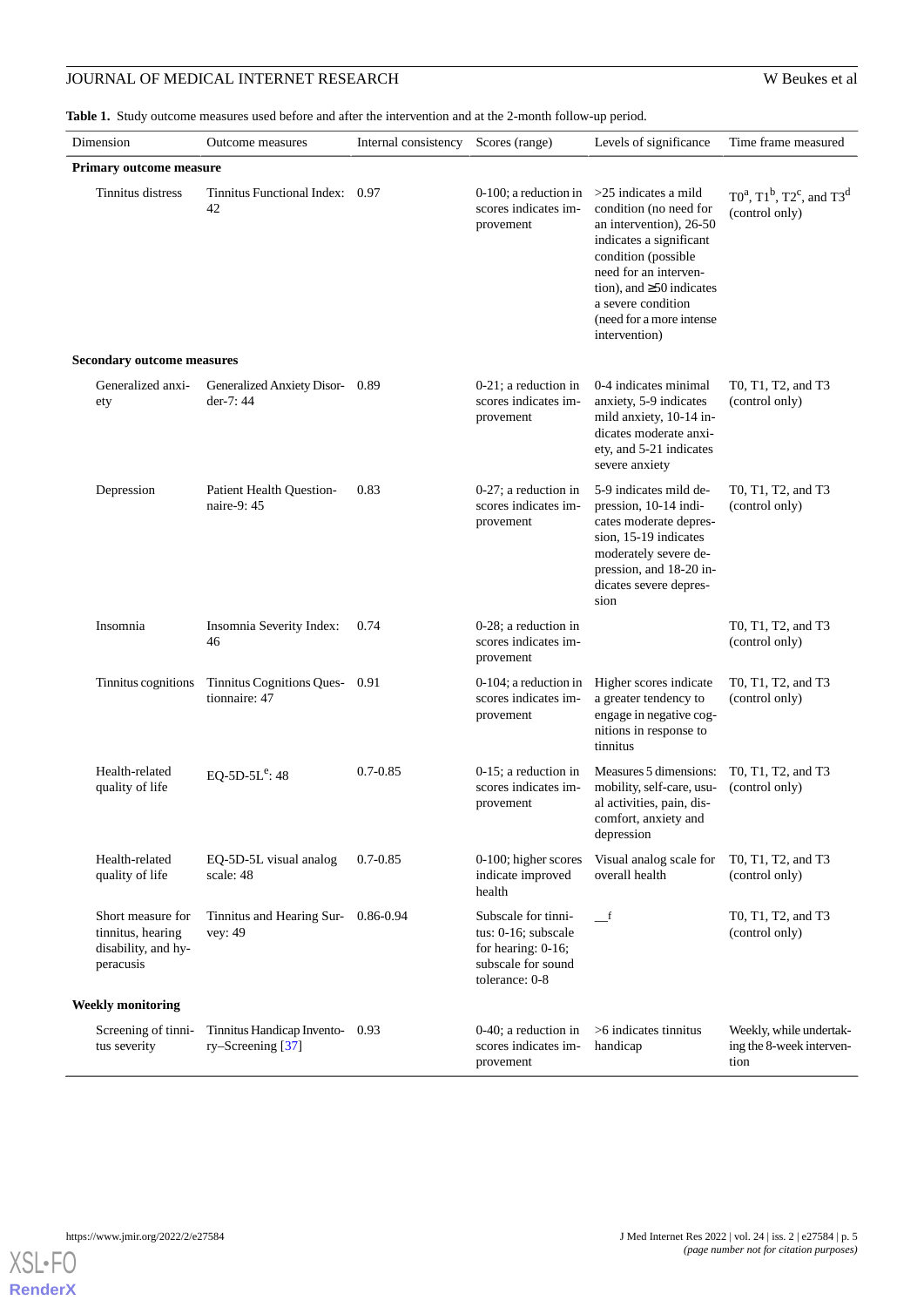| Dimension           | Outcome measures                             | Internal consistency | Scores (range)                                                | Levels of significance                                                                                                                                                                                                                                                           | Time frame measured                                         |
|---------------------|----------------------------------------------|----------------------|---------------------------------------------------------------|----------------------------------------------------------------------------------------------------------------------------------------------------------------------------------------------------------------------------------------------------------------------------------|-------------------------------------------------------------|
| Tinnitus perception | Tinnitus Qualities Ques-<br>tionnaire $[21]$ | Not assessed         | $0-100$ ; a reduction in<br>scores indicates im-<br>provement | Designed to determine<br>whether tinnitus quali-<br>ties such as loudness,<br>pitch, the number of<br>tones heard, and so<br>forth improves while<br>undertaking an interven-<br>tion. Higher scores indi-<br>cate that more bother-<br>some aspects of tinnitus<br>are present. | Weekly, while undertak-<br>ing the 8-week interven-<br>tion |

<sup>a</sup>T0: before intervention.

 $<sup>b</sup>T1: 8$  weeks after the experimental group started the intervention (before the control group started the intervention).</sup>

 $c$ T2: 8 weeks after the control group completed the intervention (2 months after the experimental group completed the intervention).

<sup>d</sup>T3: 2 months after the control group completed the intervention.

<sup>e</sup>EQ-5D-5L: European Quality of Life Five Dimension.

<sup>f</sup>Higher scores indicate more problematic tinnitus, hearing disability, and hyperacusis.

#### *Recruitment Strategy*

In line with the US government's health promotion initiative to make health care linguistically and culturally accessible [[38\]](#page-16-11), all the study materials were available in both English and Spanish and were also written at or below the sixth-grade English reading level [[29](#page-16-2)[,39](#page-16-12)]. The participants were mostly recruited from the general public using a range of strategies including a television broadcast, promoting the study via tinnitus support groups in Texas and the American Tinnitus Association, and contracting the company TrialFacts to boost recruitment. Further recruitment strategies included the use of social media (eg, Facebook and Twitter), flyers, and posters, which were distributed to local communities and put up in clinic waiting rooms. Professionals such as audiologists and otolaryngologists in Texas were also notified about the study and provided with leaflets to distribute to suitable patients. Recruitment was conducted on the web from an open access website between February 17, 2020, and March 30, 2020. Those interested were directed to the study website, which had detailed information about the study and the study team and registered their interest in study participation. Informed consent was provided on the web, confirming the understanding of how data would be used, to be randomized, the length of the trial, the commitment expected, and being contacted for follow-up data collection. Following registration, they were invited to complete the web-based screening, demographic, and outcome questionnaire. They were informed of their right to withdraw without penalty at any stage of the process.

#### *Sample Size, Power, and Attrition*

Sample size estimation was calculated using G\*Power (version 3.1.6) [\[40](#page-16-13)] and based on achieving a 13-point clinically meaningful change between the baseline and postintervention measurements using the primary assessment measure, the Tinnitus Functional Index (TFI). Pilot data [[32\]](#page-16-5) indicated 26 participants per group with a 1:1 allocation to achieve 80% power to detect a between-group mean standardized difference effect size of Cohen *d*=0.50 (a moderate effect size). As this was fewer than the 58 participants suggested using data from an internet-based CBT RCT from the United Kingdom [[23\]](#page-15-18),

we selected 58 participants per group. In addition, the sample size was inflated to account for missing data, estimated to be 20% of the US phase I trial data [\[32](#page-16-5)]. Thus, 146 participants were recruited, with 73 in each arm (calculated as 58/0.8).

#### *Randomization*

Participants meeting the inclusion criteria were randomly assigned in a 1:1 ratio and enrolled in either the experimental or control group using a computer-generated randomization schedule by an independent research assistant in blocks of varying sizes after participants were prestratified for language (English and Spanish). Participants and investigators could not be blinded to the group allocation owing to the nature of the intervention. Participants were informed immediately after randomization when the intervention commenced by the principal investigator, but not explicitly to which group they were assigned.

#### *Patient-Public Partnership*

A patient-public partnership was established to include 2 individuals with tinnitus who had piloted the internet-based CBT intervention, 2 audiologists, and 2 researchers. The meetings were held via videoconferencing. The aim of the patient-public partnership was to guide the study processes and provide inputs to the research strategy to boost recruitment and other elements of the study to ensure high compliance and engagement

## **Intervention**

The internet-based CBT intervention content was based on a CBT self-help program originally developed in Swedish [\[18](#page-15-13)] and later adapted and translated into English [[20\]](#page-15-15). The intervention was subsequently transformed into an 8-week interactive e-learning version suitable for the UK population [[41\]](#page-16-14) and then adapted linguistically and culturally to ensure suitability for the US population [[29\]](#page-16-2). These adaptions prioritized accessibility of the intervention, such as lowering the readability to below the recommended sixth-grade level, as more than half of the US adult population has low literacy skills [[42\]](#page-16-15). The intervention was augmented by a mindfulness module and more videos. The internet-based CBT platform (version 1)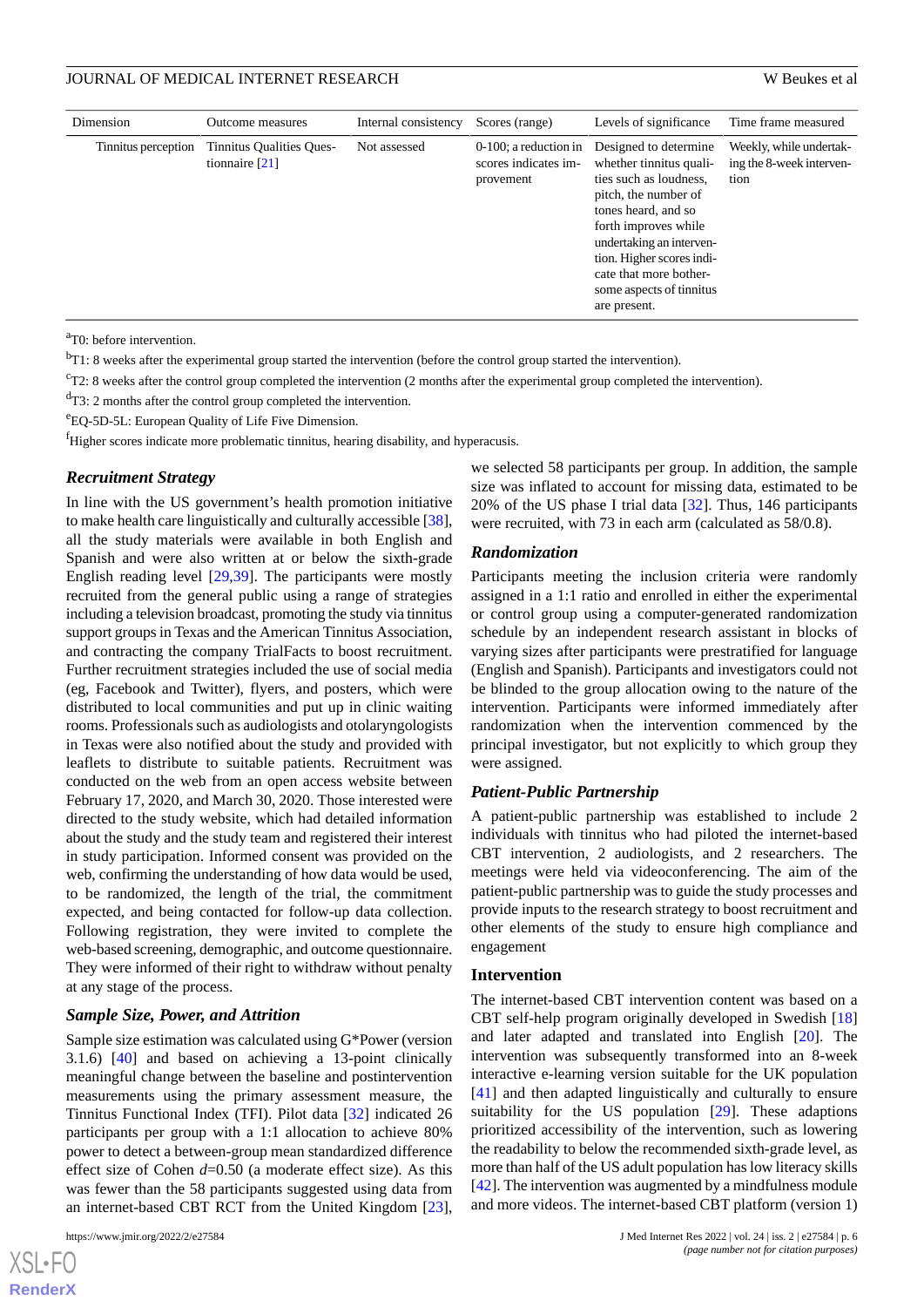in the US application consisted of 22 modules with worksheets and quizzes (see [[21](#page-15-16)[,29](#page-16-2)] for more details). Participants required an internet connection to access the materials and email correspondence regarding the intervention.

The intervention platform was transferred from Sweden and housed in the United States (Lamar University) to comply with the required US data protection regulations. Before this feasibility trial, the acceptability and functionality of this intervention for the US population were first ensured [[30\]](#page-16-3).

Both groups received the same intervention, and only the timing of receiving the intervention varied. The control group received the experimental intervention 8 weeks after the experimental group commenced the program. The intervention was 8 weeks long. Participants were asked to read the modules weekly and ideally spent 10 minutes each day practicing the suggested strategies.

## **Audiology Guidance**

Guidance was provided to support the participants while undertaking the intervention. This included monitoring progress, monitoring weekly scores, providing feedback on worksheets completed, outlining the content of new modules, and answering questions. Participants who did not engage were contacted to support their participation and to discuss possible barriers. An encrypted 2-way messaging system was used to communicate with a minimum guidance time of 10 minutes per participant. Although psychologists have traditionally provided CBT interventions, audiologists generally deliver tinnitus management [[16\]](#page-15-11). Thus, audiologists provided guidance to participants in a manner consistent with previous English trials [[22](#page-15-17)[-24](#page-15-19)] using this intervention to ensure standardization of the intervention approach. Support to the Spanish participants was provided by a Doctor of Audiology student with clinical experience whose first language was Spanish, using a handbook that was developed by the lead English-speaking audiologist.

#### **Outcome Measures**

#### *Primary Outcome Measure*

The primary outcome measure was tinnitus severity as measured by the TFI [[43\]](#page-16-16). A meaningful change was defined to occur when scores were reduced by  $\geq$ 13 points [[43\]](#page-16-16). The TFI has been translated into >15 languages and has been validated for several populations, including the Chinese, Dutch, Swedish, and German [[44\]](#page-16-17). It was selected over other tinnitus questionnaires as it was specifically developed to measure tinnitus severity and assess responsiveness to treatment and for comparison with previous trials [\[22](#page-15-17)-[25\]](#page-15-20).

#### *Secondary Outcome Measures*

Secondary outcome measures assessed anxiety [[45](#page-16-18)], depression [[46\]](#page-16-19), insomnia [[47\]](#page-16-20), tinnitus cognitions [\[48](#page-16-21)], general health-related quality of life [\[49](#page-17-0)], and a short measure of hearing-related difficulties [\[50](#page-17-1)] as shown in [Table 1.](#page-4-0) All questionnaires were used with the required permissions, and agreements were set up for those that were not freely available to use. For Spanish speakers, validated Spanish-translated versions were used. Where these were unavailable, validated translations were undertaken [\[39](#page-16-12)].

## **Weekly Monitoring of Tinnitus During the Active Intervention Period**

Throughout the program, tinnitus in participants was monitored weekly using the Tinnitus Handicap Inventory–Screening (THI-S) version. The THI-S consists of a 10-item questionnaire, and scores are comparable  $(r=0.90)$  with the full version of the Tinnitus Handicap Inventory (THI) [[37\]](#page-16-10). Weekly scores were also used to detect possible adverse effects. If scores increased by more than 10 points between 2 consecutive weeks, this was noted as an adverse effect. Those indicating adverse effects were contacted to address the identified problems. Participants were also monitored using a newly developed Tinnitus Qualities Questionnaire (TQQ) [[21\]](#page-15-16). The TQQ measures tinnitus qualities such as pitch, loudness, and the number of tones heard. The TQQ scores can range from 0 to 100, with higher scores indicating more problematic tinnitus.

#### **Intervention Variables**

Intervention compliance was assessed by determining the retention rates and compliance in completing the outcome questionnaires. Intervention engagement was assessed by the number of log-ins, the number of modules read, and the number of messages sent during the intervention. Adverse effects were monitored by (1) direct questioning in the outcome questionnaire regarding the presence of adverse effects, (2) adverse effects written in messages or worksheets, and (3) an increase of 10 points or more during weekly monitoring using the THI-S questionnaire.

#### **Questionnaire Administration**

Web-based questionnaires were used throughout the study for both groups. Although not all measures were validated for web-based use, the results were to be comparable, as equivalent psychometric properties have been reported [\[51](#page-17-2)]. All the measures were completed at baseline (T0), T1 (after the intervention for experimental group), T2 (after the intervention for the control group) and at the 2-month follow-up for the experimental group). To measure the control group 2 months after the intervention, participants from the control group completed further outcome measures at T3 (adjusted). For data analysis, the T3 results for the control group and those at T2 for the experimental group were compared to assess the invention effect at the same experimental time point for both groups (ie, 2 months after the intervention). To maximize retention, 3 electronic reminders were sent to participants who had not completed questionnaires on 3 consecutive days after the release of the questionnaire. A further reminder was sent via email and text messages. If questionnaires were not completed, participants were telephoned to encourage completion of the questionnaire. Participants were also telephoned after completing the intervention to discuss the progress they had made and share their questionnaire results.

#### **Statistical Analysis Plan**

Statistical analyses were performed using the SPSS (version 26.0). All statistical tests were 2-tailed with an  $\alpha$  set to .05. To account for missing data from participants not completing the postintervention or follow-up intervention analysis, an imputation analysis was undertaken. As the data were missing

```
XSL•FO
RenderX
```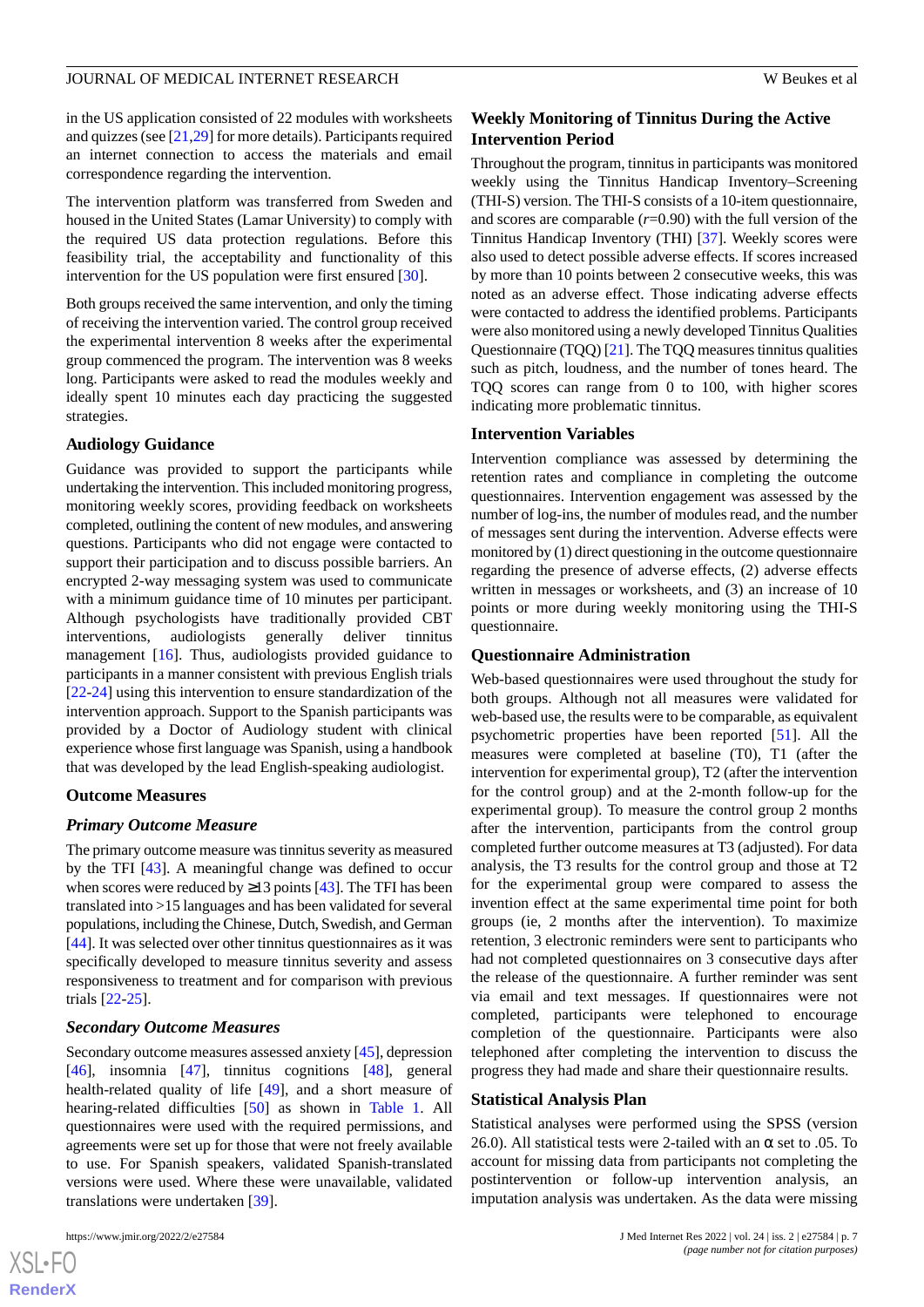at random, missing data were handled through multiple imputation using the Markov Chain Monte Carlo approach owing to its ability to reduce bias even when the proportion of missing data was large [\[52](#page-17-3),[53\]](#page-17-4). For comparison, a complete case analysis was also performed by analyzing only the completed questionnaire data without imputing missing data. As there were substantial differences, statistical analysis using the imputed data is reported in the results section as a more accurate unbiased account of the findings.

The primary study outcome was a change in the TFI score among the groups at after the intervention (T1). A difference in scores between T1 and T2 for the experimental group was used to assess the stability of the intervention effects. Effect sizes, linear mixed effects models, and a reliable change index were used to assess the primary and secondary outcomes. Changes in baseline to postintervention scores were compared within and among the groups using the pre- and posttest effect sizes (Cohen *d*) for all primary and secondary outcomes using the observed data. Effect sizes of Cohen *d=*0.20 represent small effect sizes, those of Cohen *d*=0.50 represent medium effect sizes, and those Cohen *d*≥0.80 represent large effect sizes [[54\]](#page-17-5).

A linear mixed model, which provided unbiased results in the presence of missing data (using all available data), was applied to analyze the intervention effect over time for each outcome measure. An unstructured repeated effects and identify-random effects covariance structure provided the best model fit based on the Akaike Information Criterion. Time was treated as a repeated and fixed effect. A restricted maximum-likelihood estimation was applied. The Type III *F* test sums of squares from the linear mixed model were calculated. As a sensitivity analysis, baseline tinnitus severity was initially added as a covariate, but as it had no significant effect on the results, it was removed from the model.

Another model was run to test the differences during the course of the 8-week intervention for weekly tinnitus outcome measures. Posthoc time comparisons were carried out in the case of significant group differences to assess at which time points these differences occurred. In addition to statistical significance, clinical significance has also been reported. A 13-point difference is recommended by the original developers

of the TFI [[43\]](#page-16-16) to indicate a meaningful change in scores. To handle study variability, the reliable change index [[55\]](#page-17-6) is recommended as a means of calculating clinical significance for the TFI as the primary outcome. This was calculated using the mean pretest–posttest score difference, the pretreatment SD (17.49), and a test–retest reliability coefficient of 0.78 as reported in the validation study.

#### **Sample Characteristics**

Descriptive statistics including gender, age, ethnicity, race, tinnitus duration, hearing aid use, professional consultations, ease of computer use, veteran status, education, and employment status were used to describe the sample. The means and SDs were reported for each outcome measure at each time point. Descriptive statistics, including the number of log-ins and modules read, were also used to describe the sample and intervention engagement. A chi-square test of independence was used to identify group differences in engagement and compliance rates.

# *Results*

## **Participant Characteristics**

A total of 158 (50.2%) adults of the 315 participants screened met the eligibility criteria and were randomly assigned to the experimental ( $n=79$ ) and control groups ( $n=79$ ) as shown in [Figure 1](#page-2-0). In all, 8 (5.1%; 4 in each group) of the 158 participants were Spanish speakers who completed the Spanish version of the internet-based CBT program. Of the total sample  $(N=158)$ , 80 participants (50.6%) were women and 78 participants (49.4%) were men with a mean age of 57 (SD 12) years for the full sample. The groups were well matched, and there were no clinically meaningful differences as seen in [Table 2.](#page-8-0) Most participants (144/158, 91.1%) indicated that they were frequent users of computers and the internet. There were no functional failures related to the intervention during the trial. This trial commenced at the end of March 2020. This timing was unfortunate, as it coincided with the peak of the COVID-19 pandemic. Some participants reported becoming ill, struggling to adjust emotionally, or finding the required lifestyle changes difficult.

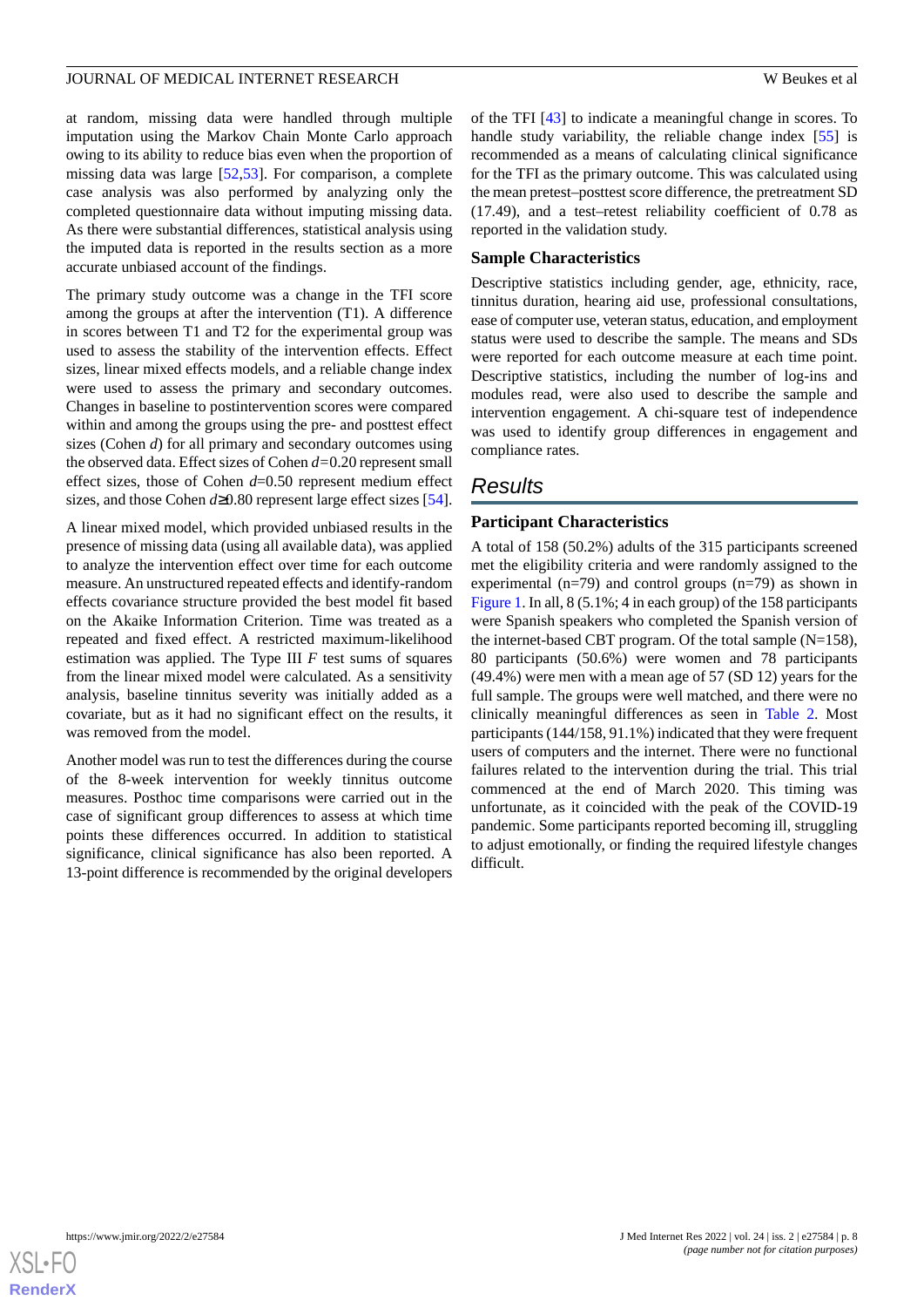<span id="page-8-0"></span>**Table 2.** Demographical characteristics of the participants.

| Category and description                              | Experimental group (n=79)     | Control group $(n=79)$           | Overall $(N=158)$             |  |
|-------------------------------------------------------|-------------------------------|----------------------------------|-------------------------------|--|
| Gender, n (%)                                         |                               |                                  |                               |  |
| Male                                                  | 40(50.6)                      | 38 (48.1)                        | 78 (49.3)                     |  |
| Female                                                | 39 (49.4)                     | 41(51.9)                         | 80(50.6)                      |  |
| Age (years), mean (SD; range)                         | 56 (13; 19-76)                | 58 (11; 29-84)                   | 57 (12; 19-84)                |  |
| Tinnitus duration (years), mean (SD; range)           | 15 (16; 4 months to 70 years) | 12 (12; 3 months to 58<br>years) | 14 (14; 3 months to 70 years) |  |
| Ethnicity, n (%)                                      |                               |                                  |                               |  |
| Hispanic or Latino                                    | 9(11.4)                       | 11(13.9)                         | 20(12.7)                      |  |
| Not Hispanic or Latino                                | 70 (88.6)                     | 68 (86.1)                        | 138 (87.3)                    |  |
| Race, $n$ $(\%)$                                      |                               |                                  |                               |  |
| American Indian or Alaska native                      | 0(0)                          | 0(0)                             | 0(0)                          |  |
| Asian                                                 | 1(1.3)                        | 0(0)                             | 1(0.5)                        |  |
| Native Hawaiian or Pacific Islanders                  | 0(0)                          | 0(0)                             | 0(0)                          |  |
| <b>Black or African American</b>                      | 2(2.5)                        | 2(2.5)                           | 4(2.5)                        |  |
| White                                                 | 74 (93.7)                     | 74 (93.7)                        | 148 (93.7)                    |  |
| More than 1 race                                      | 2(2.5)                        | 3(3.5)                           | 5(3.1)                        |  |
| Highest educational level, n (%)                      |                               |                                  |                               |  |
| High school                                           | 11(13.9)                      | 10(12.7)                         | 21(13.2)                      |  |
| College or vocational training                        | 22(27.8)                      | 31(39.2)                         | 53 (33.5)                     |  |
| University degree                                     | 46 (58.2)                     | 38 (48.1)                        | 84 (53.2)                     |  |
| Employment, n (%)                                     |                               |                                  |                               |  |
| Skilled or professional                               | 55 (69.6)                     | 41 (51.9)                        | 96(60.7)                      |  |
| Retired                                               | 22(27.8)                      | 30(38)                           | 52 (32.9)                     |  |
| Not working                                           | 2(2.5)                        | 8(10.1)                          | 10(6.3)                       |  |
| All professionals seen, n (%)                         |                               |                                  |                               |  |
| Primary care physician                                | 41(51.9)                      | 44 (55.7)                        | 85 (53.7)                     |  |
| Ear, nose, and throat physician                       | 33 (41.8)                     | 36(45.6)                         | 69 (43.7)                     |  |
| Audiologist                                           | 36(45.6)                      | 39 (49.4)                        | 75 (47.5)                     |  |
| <b>Veterans</b>                                       |                               |                                  |                               |  |
| Veterans, n (%)                                       | 8(10.1)                       | 11(13.9)                         | 19(12)                        |  |
| Duration in the military service, mean (SD;<br>range) | $8(3; 2-10)$                  | $8(6; 2-23)$                     | $8(5; 2-23)$                  |  |
| Ease of using a computer, $n$ (%)                     |                               |                                  |                               |  |
| Basic skills                                          | 7(8.9)                        | 7(8.9)                           | 14(8.9)                       |  |
| Frequent user                                         | 72 (91.1)                     | 72 (91.1)                        | 144(91.1)                     |  |

## **Retention, Compliance, Engagement, and Adverse Effects**

Overall compliance for completing the outcome measures was low, with 57% (41 participants) and 51% (37 participants) completion rates at T1 and T2, respectively, for the experimental group ([Figure 1\)](#page-2-0). Although compliance was greater in the

control group with 87% (66 participants) and 62% (47 participants) completion at T1 and T2, there was only 33% (25 participants) completion for the control group at T3, resulting in a significant difference between the group completion rates  $(\chi^2_{3} = 7.98; N = 411; P = .046)$  at T3 with lower completion by the control group as shown in [Figure 2](#page-9-0).



 $XS$  • FC **[RenderX](http://www.renderx.com/)**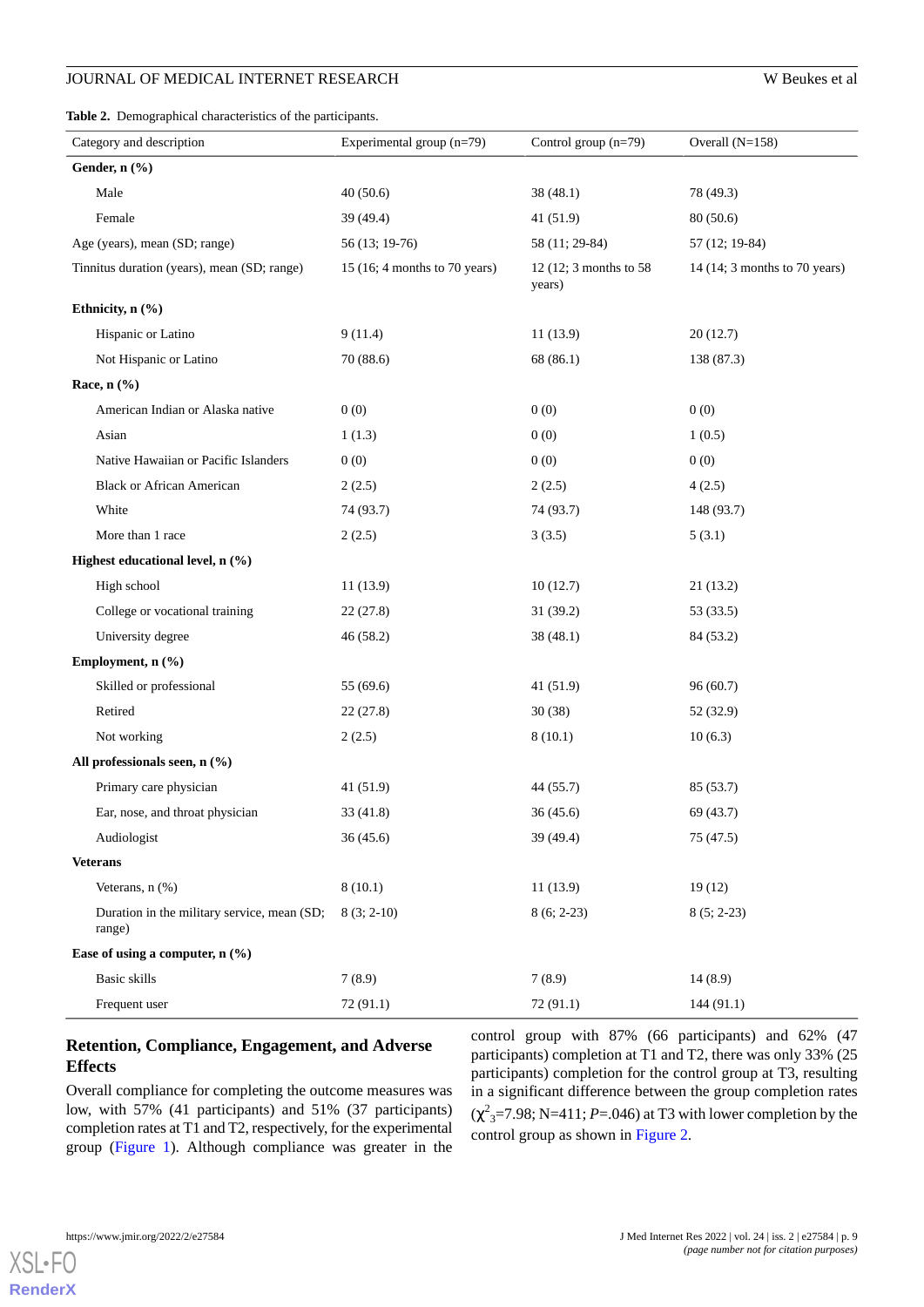<span id="page-9-0"></span>Figure 2. Intervention engagement.



Adverse effects have been reported to be low. During the intervention period, only 1 (0.6%) participant had an increase of more than 10 points in the THI-S questionnaire. On finding out more, this was related to a particularly stressful deadline for work under difficult circumstances during the COVID-19 pandemic. Only 1 (0.6%) participant reported an adverse effect on the outcome questionnaire, explaining that initially their tinnitus was more bothersome because of the focus on tinnitus at the start of the intervention. There were no serious adverse events, such as privacy breaches or major technical problems.

Intervention engagement was low but varied considerably among the participants. To identify if group allocation contributed, engagement among groups was compared, whereas each group was actively involved with the intervention. However, no significant group differences were identified ( $\chi^2$ <sub>1</sub>=0.13; N=273; *P*=.93) as shown in [Figure 2](#page-9-0). On average, 82% (59/72 participants) of the experimental group and 77% (59/76 participants) of the control group logged into the platform; 74% (53/72 participants) from the experimental group and 79% (57/72 participants) of the control group read at least one module, and 32% (23/72 participants) from the experimental

group and 30% (23/76 participants) from the control group sent at least one message.

## **Efficacy of Internet-Based CBT in Reducing Tinnitus Distress Compared With Weekly Monitoring**

The tinnitus severity among the treatment arms was not constant over time [\(Figure 3](#page-10-0) and [Multimedia Appendix 2\)](#page-14-4). The mean difference indicated a significant difference for the internet-based CBT group with an effect size of Cohen *d=*0.46 at T1. The test of fixed effects ([Table 3\)](#page-10-1) indicated that the intercept, slope, and group by time interaction had significant effects on the changes in tinnitus severity. There was no estimated difference in baseline tinnitus severity among the groups (*P*=.92). The posttreatment effect was significantly lower in the control group. After the experimental group underwent treatment (T1), they had an estimated 10-point decrease in tinnitus severity (CI 3-16; t<sub>156.00</sub>=−2.88; *P*=.004). After the control group also underwent treatment (T2), there was a nonsignificant estimated difference of 5 points (CI −2 to 11; t<sub>156.00</sub> = −1.48; *P* = 1.41. This may have been because of the initial large reduction (mean 7.62, SD 18.21 points) in scores during weekly monitoring despite not having the intervention.

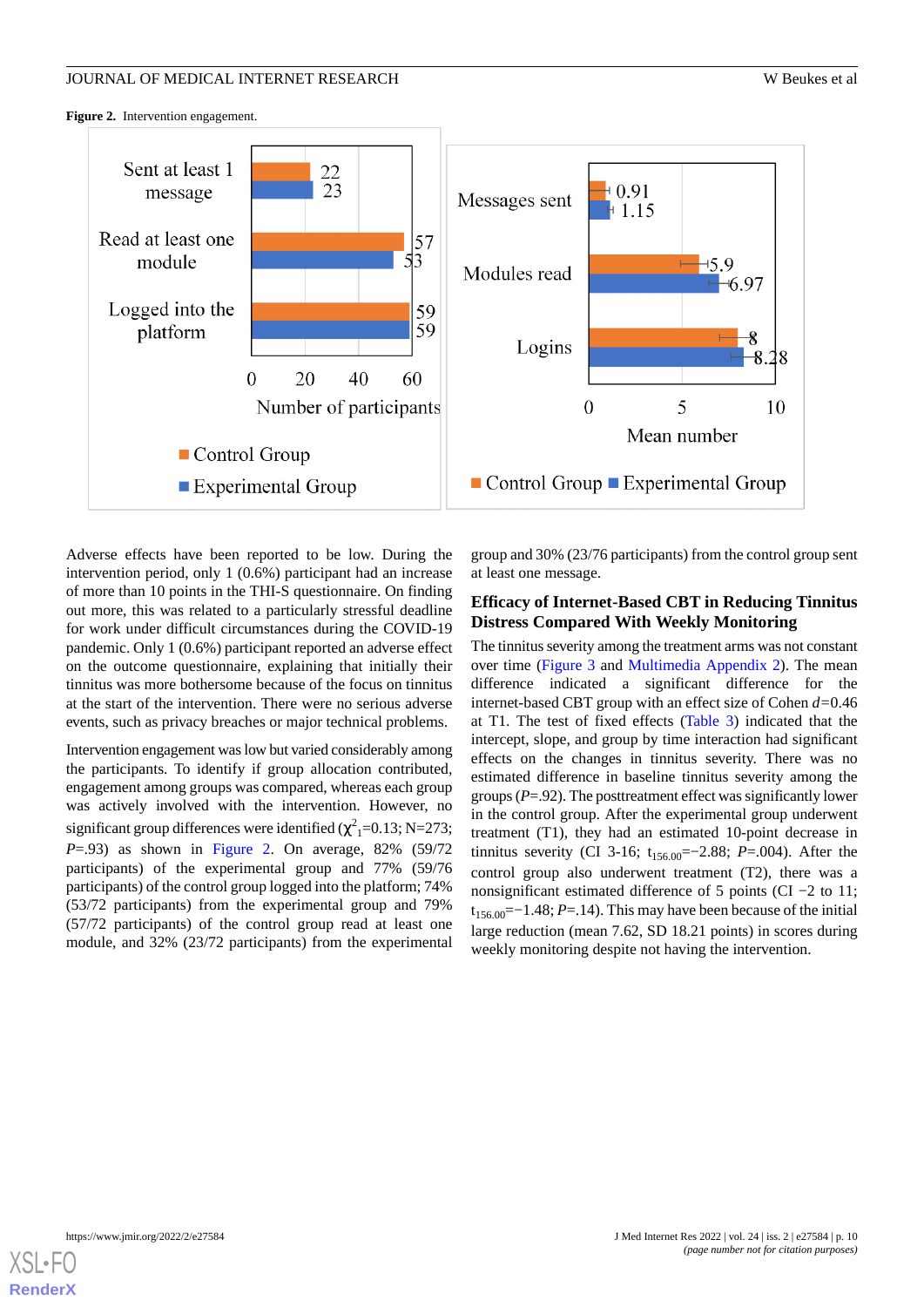<span id="page-10-0"></span>**Figure 3.** Change in tinnitus severity among groups over time. T1: only the experimental group had the intervention; T2: after the intervention for the control group and 2-month follow-up for the experimental group; T3: the comparison of the 2-month follow-up for both groups.



<span id="page-10-1"></span>**Table 3.** Random intercept mixed model results using results from the imputation data.

| Outcome predictor                        | Intercept        |           | Time            |           | Group           |           | Time $\times$ group |           |
|------------------------------------------|------------------|-----------|-----------------|-----------|-----------------|-----------|---------------------|-----------|
|                                          | $F$ test $(df)$  | $P$ value | $F$ test $(df)$ | $P$ value | $F$ test $(df)$ | $P$ value | $F$ test $(df)$     | $P$ value |
| <b>Tinnitus</b>                          | 1364.769 (1,156) | < 0.001   | 77.21 (3,156)   | < 0.001   | 2.80(1,156)     | $.10\,$   | 3.64(3,156)         | .01       |
| Anxiety                                  | 534.153 (1,156)  | < 0.001   | 4.74(3,156)     | .003      | 0.05(1,156)     | .83       | 0.841(3,156)        | .47       |
| Depression                               | 489.593 (1,156)  | < 0.001   | 12.250(3,156)   | < 0.001   | 0.05(1,156)     | .82       | 0.163(3,156)        | .92       |
| Insomnia                                 | 637.397 (1,156)  | < 0.001   | 42.064 (3,156)  | < 0.001   | 1.81(1,156)     | .18       | 2.33(3,156)         | .08       |
| $EQ-5D-5La$                              | 2034.549 (1,156) | .001      | 14.33 (3,156)   | < 0.001   | 0.13(1,156)     | .72       | 0.19(3,156)         | .90       |
| EO-5D-5L visual ana-<br>log scale        | 8100.537 (1,156) | < 0.001   | 2.02(3,156)     | .11       | 0.64(1,156)     | .43       | 1.63(3,156)         | .19       |
| Tinnitus and Hearing<br>Survey: tinnitus | 294.231 (1,156)  | < 0.001   | 38.850 (3,156)  | < 0.001   | 0.750(1,156)    | .39       | 3.312 (3,156)       | .02       |
| Hearing disability                       | 526.930 (1,156)  | < 0.001   | 21.511 (3,156)  | .001      | 2.24(1,156)     | .14       | 2.15(3,156)         | .10       |
| <b>Hyperacusis</b>                       | 247.016 (1,156)  | < 0.001   | 2.51(3,156)     | .06       | 0.017(1,156)    | .90       | 0.410(3,156)        | .75       |
| Tinnitus cognitions                      | 1715.178 (1,156) | < 0.001   | 19.29 (3,156)   | < 0.001   | 2.28(1,156)     | .13       | 4.15(3,156)         | .007      |

<sup>a</sup>EQ-5D-5L: European Quality of Life Five Dimension.

The model indicated an estimated baseline to 2-month follow-up mean difference of 22 points (CI 18-25) after undertaking the intervention with an estimated TFI score of 32 (baseline score was 54) at follow-up (CI 30-34).

A comparison of the margin of score reduction between T0 and T1 is shown in [Figure 4.](#page-11-0) This indicates that the experimental group had a greater score reduction (between 20 and 50 points) owing to the intervention with a maximum reduction of 88 points, compared with a maximum reduction of 44 points in the control group (with the majority between 0 and 9 points) who were only monitored weekly during this period.



**[RenderX](http://www.renderx.com/)**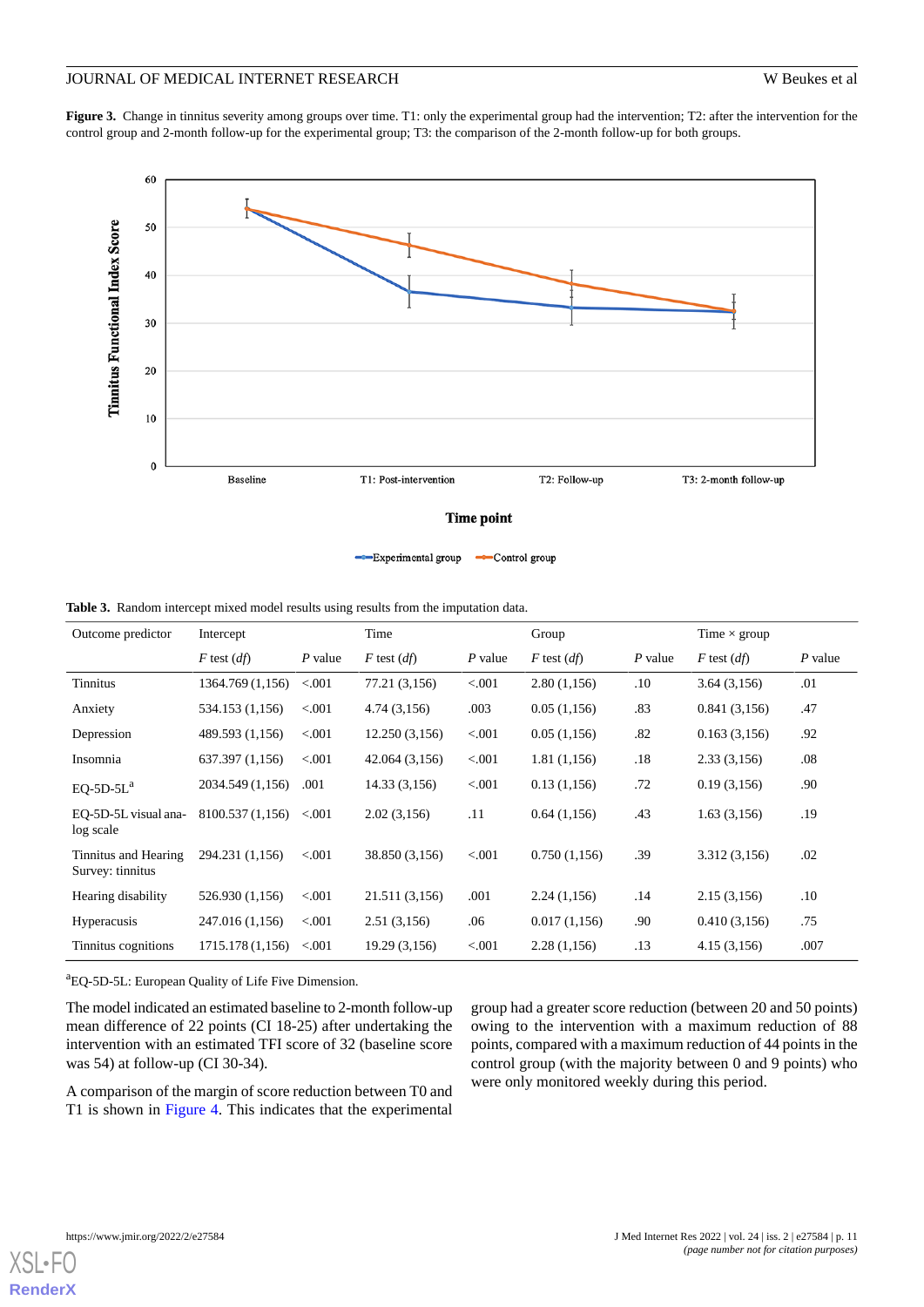<span id="page-11-0"></span>Figure 4. (A) Magnitude of Tinnitus Functional Index score changes between T0 and T1 after the experimental group underwent internet-based cognitive behavioral therapy. The control group was monitored weekly. (B) The magnitude of these changes between T0 and T3 at the 2-month follow-up after both groups completed the full intervention.





The clinical significance was calculated using a reliable change index. The reliable change criterion was calculated to be 22.74 in TFI score. Using this value, clinical significance was achieved by 45 (57%) participants in the experimental group and 12 (15%) participants from the control group at T1 (after the intervention was performed in the experimental group). A clinically significant change was found in 40 (51%) participants of the experimental group at T2 (2 months after the intervention) and 30 (38%) participants of the control group (after the control group completed the intervention) and 40 (48%) participants of the control group at the 2-month follow-up.

## **Efficacy of Internet-Based CBT in Reducing Tinnitus Comorbidities Compared With Weekly Monitoring**

Results from the secondary assessment measures among the treatment arms were not constant over time, except for hyperacusis and the European Quality of Life Five Dimension visual analog scale scores for health-related quality of life, which did not have significant time effects [\(Table 3\)](#page-10-1). After the intervention (T1), the experimental group had a significantly greater reduction in tinnitus cognition scores, indicating a medium effect (rounded off to Cohen  $d=0.50$ ). The intercept, slope, and time by group interaction revealed significant effects on the changes in tinnitus cognition. Baseline tinnitus cognition was not significantly different among the groups (*P*=.58). After completing the intervention (T1), the experimental group had an estimated 8-point decrease in tinnitus cognition (CI 3-13; t156=−3.13; *P*=.002). After both groups undertook the intervention (T2), there was no significant estimated difference among the groups  $(P=.08)$ . For tinnitus cognitions, the model indicated an estimated baseline to 2-month follow-up mean difference of 7 points (CI 3-11) after undertaking the

intervention with an estimated score of 32 at follow-up (CI 31-32).

The experimental group had a significantly greater reduction in insomnia scores after the intervention (T1) and at follow-up (T2), although there was only a small effect (Cohen *d*=0.30) at T1 and medium effect (rounded off Cohen *d*=0.50) at T2. There was no significant group by time interaction indicated by the test of fixed effects owing to later improvements by the control group. Likewise, although the experimental group had a significantly greater reduction in hearing disability at T1, this was only a small effect (Cohen *d*=0.3) without a significant group by time interaction owing to later improvements by the control group.

Confirming the results of the primary outcome, the Tinnitus and Hearing Survey secondary measure indicated that the experimental group had a significantly greater reduction in tinnitus (Cohen *d*=0.60) with no significant difference at baseline or after the control group completed the intervention. The test of fixed effects results indicated that there was no significant time by group interaction for anxiety, depression, health-related quality of life, or hyperacusis outcome measures, and no significant effect was seen.

## **Stability of Internet-Based CBT Intervention Effects 2 Months After the Intervention**

At the 2-month follow-up, the experimental group indicated further reduction in tinnitus severity and all other outcomes. There were no significant differences in scores between T1 and T2 for the experimental group, indicating that intervention effects were maintained 2 months after the intervention.

At the 2-month follow-up, most of the secondary outcome measure scores were stable. However, there was an increase in

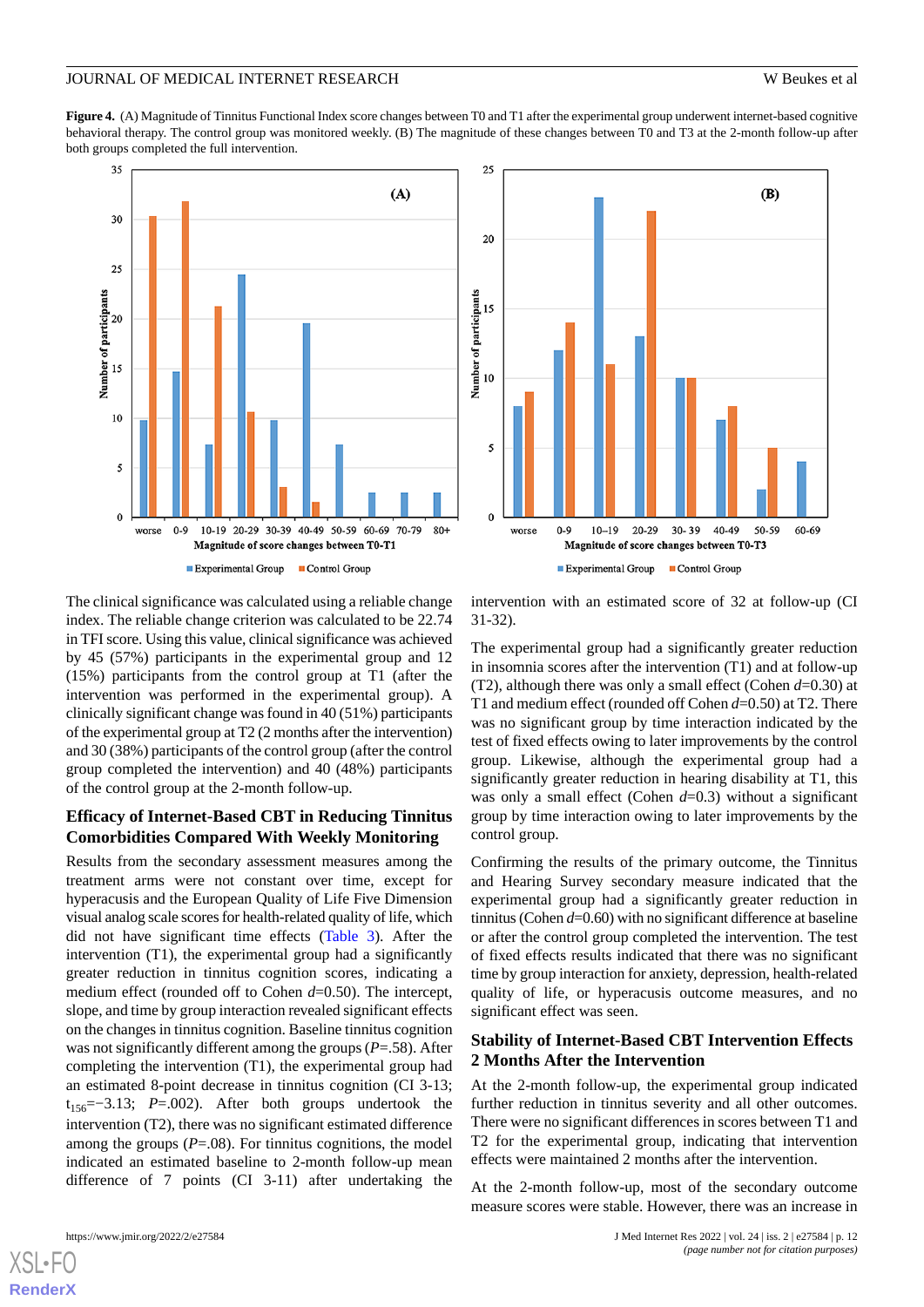anxiety scores for both groups, an increase in negative tinnitus cognitions for the experimental group, and a decrease in health-related quality of life for the control group, although these differences were not statistically significant.

## **Comparison of Weekly Tinnitus Severity During the Active Intervention Period**

Differences among the intervention arms were not constant across the eight time points between T0 and T1 for both the THI-S and TQQ outcome measure scores. The experimental group had a greater weekly reduction in tinnitus distress as evidenced by the significant group by time interaction for both the THI  $(F_{7,136.000} = 4.02; P = .04)$  and TQQ  $(F_{7,136.000} = 2.55;$ *P*=.02), as well as a significant intercept and slope. Pairwise comparisons indicated significant differences among groups from week 5 for the TQQ and week 6 for the THIs, as the experimental group's (receiving internet-based CBT) tinnitus distress was rated significantly lower than that of the control group (not undergoing internet-based CBT). The maximum between-group mean difference in scores was at week 8, with the experimental group having a THI-S score of 3.5 (SE 1.1) points lower and TQQ score of 8.72 (SE 2.30) lower than that of the control group, as seen in [Figure 5](#page-12-0).

<span id="page-12-0"></span>**Figure 5.** Weekly monitoring between the experimental and control group between T0 and T1. THI-S: Tinnitus Handicap Inventory–Screening; TQQ: Tinnitus Qualities Questionnaire.



# *Discussion*

#### **Overview**

This study is the first to evaluate the efficacy of an audiologist-delivered internet-based CBT in reducing tinnitus distress in a US population. It was also the first study to offer internet-based CBT in Spanish to accommodate the Hispanic population in the United States. The study objectives were to evaluate the efficacy of the audiologist-delivered internet-based CBT in reducing tinnitus distress and the comorbidities associated with tinnitus compared with that of weekly monitoring of tinnitus. Furthermore, the stability of the intervention effects was assessed 2 months after the intervention.

## **Principal Findings**

Participating in the internet-based CBT intervention led to significantly greater improvements in tinnitus distress and a medium effect size compared with that of weekly monitoring. This adds to the evidence base regarding the feasibility of audiologist-guided internet-based CBT as indicated in clinical

[XSL](http://www.w3.org/Style/XSL)•FO **[RenderX](http://www.renderx.com/)**

trials in the United Kingdom using audiologist guidance [\[22](#page-15-17)[-25](#page-15-20)]. These results are also in line with earlier internet-based CBT trials for tinnitus, indicating a pooled medium effect size (Cohen *d*=0.59) (for a review see the study by Beukes et al [[28\]](#page-16-1)) with those from Europe using psychologist guidance.

Most participants had a reduction of between 20 and 50 points in their TFI scores, although a range of outcomes was observed. Improvements were found in the control group after weekly monitoring, which has also been previously mentioned [[56\]](#page-17-7). This may also be the effect of the control group knowing that they will be receiving an intervention, and this expectation may have helped them manage better before receiving the actual intervention. This initial improvement did seem to affect the postintervention results, which were lower in the control group than in the experimental group. When comparing the participants in each group on a weekly basis, it was observed that the experimental group had a greater reduction in tinnitus distress over the 8-week period. Significant differences were present from week 5 for TQQ and week 6 for THI. This was slightly later in the intervention than was found in the United Kingdom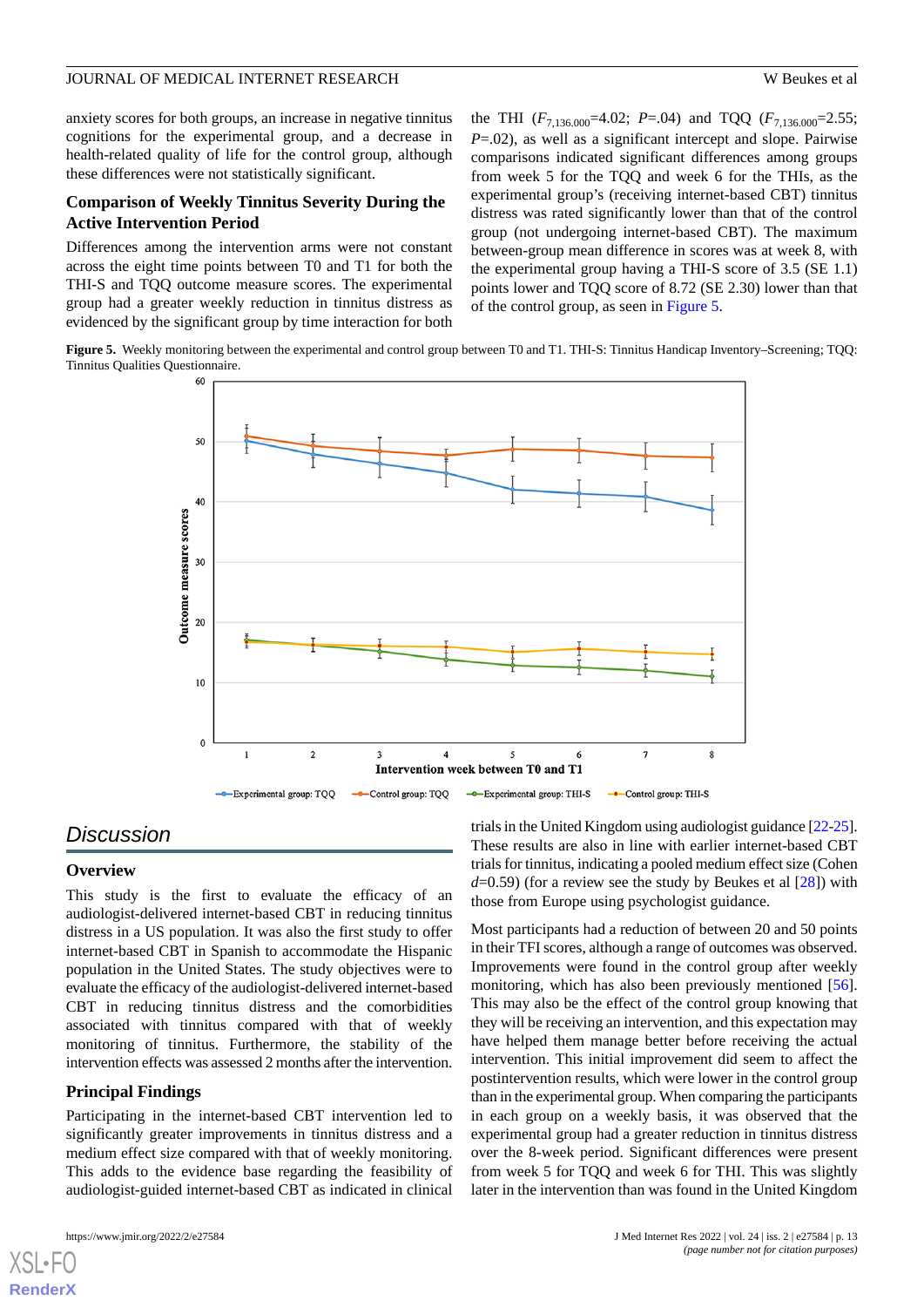trial when comparing differences for the THI by week 4 [[23\]](#page-15-18). After the control group undertook the intervention, they made similar significant improvements as those demonstrated by the experimental group, and no significant differences were found among the groups. These results were maintained at the 2-month follow-up for both groups, although the magnitude of reduction was more variable, with the most participants from the experimental group indicating a 10- to 19-point reduction and those from the control group, a 20- to 29-point reduction in TFI scores. Further studies are required to assess whether they are maintained long-term (eg, 1 year) as has been found by previous internet-based CBT for tinnitus trials [\[17](#page-15-12),[25,](#page-15-20)[57](#page-17-8),[58\]](#page-17-9).

More participants from the experimental group had a clinically significant difference (57%; 45 participants) after their treatment compared with 38% (30 participants) of the control group following their treatment. At the 2-month follow-up, 51% (40 participants) and 48% (40 participants) from each group achieved a clinically significant change in tinnitus distress. This was lower than for the pilot study [[32\]](#page-16-5) owing to the reliable change criterion required being higher for this study because of a larger baseline SD. As the reliable change criterion was similar to internet-based CBT efficacy trial in the United Kingdom [[23\]](#page-15-18), comparable proportions of participants reached clinical significance in this study.

## **Secondary Results**

Experiencing tinnitus is accompanied by various comorbidities that may exacerbate distress and negative emotional responses to perception. An important aspect of tinnitus intervention is the ability to address these challenging comorbidities. Undergoing internet-based CBT resulted in a significantly greater reduction in negative tinnitus cognitions (Cohen *d*=0.46) and insomnia (small effect). This finding is in line with the pooled results from previous internet-based CBT studies, also indicating a small effect (Cohen *d*=0.42). This was the first internet-based CBT for tinnitus study that included the tinnitus cognition questionnaire. The finding that this CBT intervention is able to reduce negative thought patterns associated with tinnitus is a positive finding and continued use of the tinnitus cognition questionnaire is important as recommended by Handscomb et al [\[59](#page-17-10)]. From the pooled results of internet-based CBT studies, there was no effect on quality of life [[28\]](#page-16-1), similar to this study, but there was a greater reduction in anxiety and depression, which was not found in this study. The reason may be related to the exclusion of individuals with severe mental health conditions, possibly reducing the opportunity to observe an intervention effect owing to the low baseline scores. Broader inclusion criteria are necessary to ensure internet-based CBT is provided to all affected individuals, including those with mental health conditions, as they seem to benefit from this as shown in previous studies [\[17](#page-15-12),[19](#page-15-14)[,21](#page-15-16)-[25,](#page-15-20)[57](#page-17-8),[58\]](#page-17-9). The pilot study also indicated an effect for hearing disability and hyperacusis [[32\]](#page-16-5), which was not observed in this study. The content addressed in the modules providing hearing tactic strategies and advice on reducing sound sensitivity were in the optional modules, which were not read by many participants, and this may have contributed to these results. Interestingly, changes were noted in the TQQ, suggesting that the internet-based CBT may result in a change in tinnitus perception (eg, tinnitus pitch,

[XSL](http://www.w3.org/Style/XSL)•FO **[RenderX](http://www.renderx.com/)** loudness, and number of sounds heard) in addition to a reduction in tinnitus distress. However, these observations should be replicated in future studies, in addition to possible biomarkers.

#### **Comparison With Previous Work**

The study participants' characteristics were similar to those found in previous internet-based CBT trials; however, the mean age was slightly higher at 57 years than at a mean age of 51 years [\[28](#page-16-1)]. Despite extensive recruitment strategies and campaigns, following suggestions to support Hispanic and Latino research participants [[60\]](#page-17-11), only 8 participants selected to participate in the intervention in Spanish. Further efforts will be required to build trust within Hispanic communities before recruiting for subsequent trials [[61\]](#page-17-12).

Although the study administration mimicked that that would be provided in a routine application, the overall completion rate of the posttreatment questionnaires was low across time points and groups, compared with that of previous internet-based CBT for tinnitus studies  $[28]$  $[28]$ . Although only 10 participants (6%) withdrew, many enrolled participants never logged into the intervention website. Moreover, not all the modules were read, and very few messages were sent, indicating low intervention engagement. Numerous factors contribute to this finding. One may be the timing of this study during the COVID-19 pandemic. Participants explained that they were on their computers all day attending meetings on Zoom as they had to stay at home. This may be an additional computer work, making this intervention difficult, because of them wanting to take a break from their computers. Some participants mentioned having contracted the COVID-19 virus, and even after recovering, they remained fatigued, making intervention engagement difficult. Others found the lifestyle changes of working from home and juggling childcare difficult, and some were affected emotionally. However, the COVID-19 pandemic is unlikely to be the only reason for poor engagement. Differences in compliance among groups were also observed. After receiving the intervention, compliance was lower in the experimental group and lower in the control group at the 2-month follow-up. This may have reflected the trial design that the control group had an additional assessment time point and having already completed assessments after the control and intervention, decided not to complete another assessment at the 2-month follow-up. During the pilot study [\[32](#page-16-5)], lower engagement than noted in earlier studies was observed. Cultural differences may not be accounted for. In contrast to the United Kingdom and many parts of mainland Europe, many people pay for health care via third-party reimbursements in the United States. The internet-based CBT intervention was offered free of charge. It may be that people undervalued this treatment as a free treatment that may be perceived as less effective than one requiring payment. In addition, this study recruited participants only from Texas, United States, thus representing a very small population of the United States and may not represent the wider US population. Subsequent trials should be performed with a wider US population. Process evaluation may be helpful in identifying the factors contributing to the retention and engagement rates and identifying what may improve theses [\[26\]](#page-16-22). Continued public involvement in planning and implementing subsequent research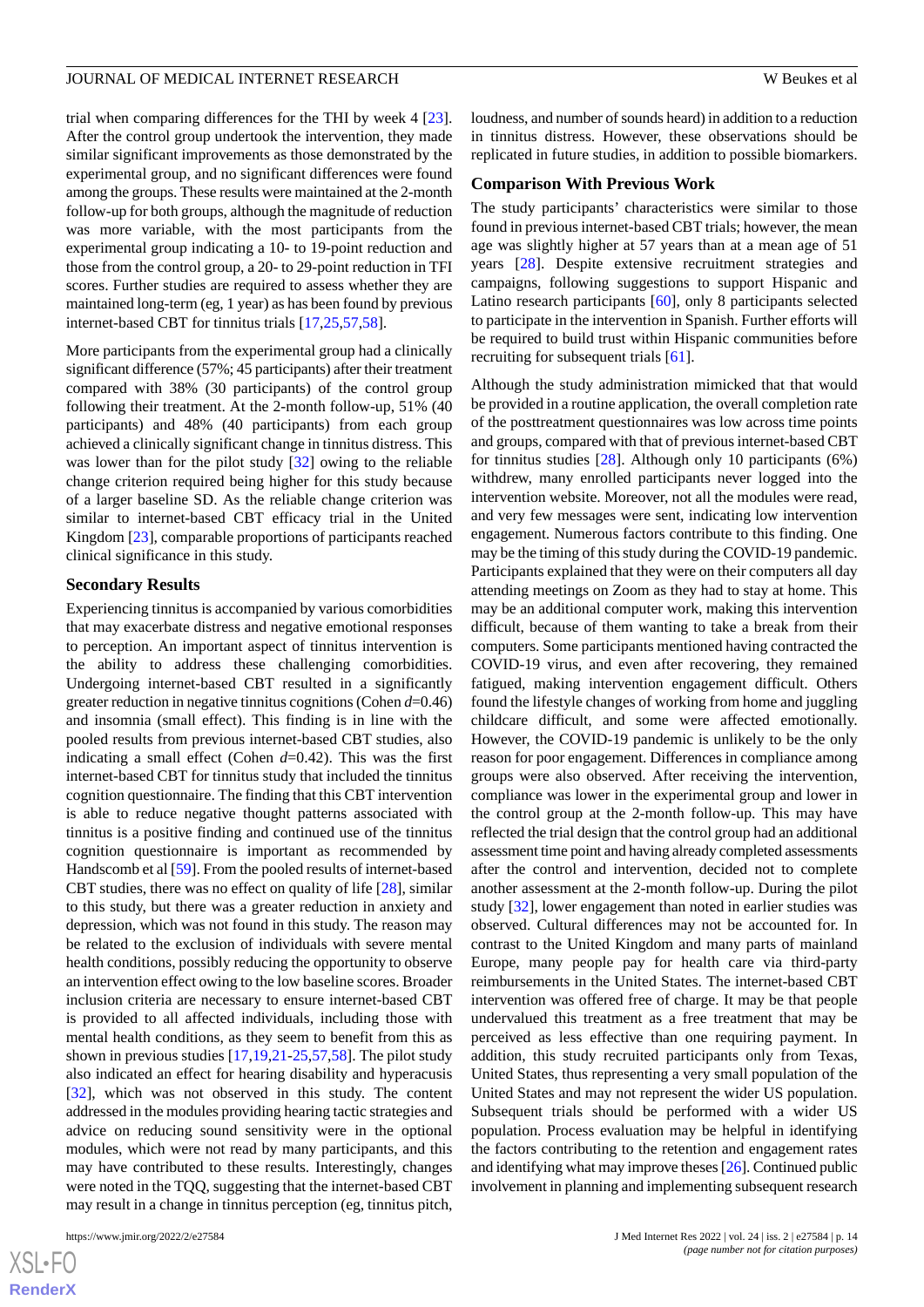trials will be vital to gain insights into the factors important to participants [\[62](#page-17-13),[63\]](#page-17-14).

## **Limitations**

This study represents participants living in Texas, United States, who do not present with severe mental health conditions, often associated with tinnitus. This may not present the typical tinnitus population, and thus, the findings cannot be generalized to other populations. Despite recruitment efforts, only 8 Spanish participants were recruited; similarly, the participant groups also contained low numbers of ethnic and racial minorities when compared with the general population from this region. The study was furthermore conducted during the peak of the COVID-19 pandemic, a time when day-to-day living was disrupted for most people. The results may also have been different if a large proportion of participants were engaged and completed the outcome assessments.

# **Conclusions**

Compounding the potentially debilitating nature of severe tinnitus, accessible, evidence-based interventions are still lacking. There is an urgent need to improve the availability of such interventions. Furthermore, the COVID-19 pandemic has highlighted the need for evidence-based eHealth approaches to overcome the limited in-person contact and support available for individuals with tinnitus [\[63](#page-17-14)]. These results further support the role of audiologists in guiding such forms of tinnitus management. The results have been encouraging, and further work is indicated in view of making such an intervention applicable to a wider population. Future work should consider enrolling heterogeneous tinnitus populations to examine who are more suitable (or not) for the internet-based CBT program. In addition, a stepped approach (eg, a brief intervention offered to all participants and a comprehensive intervention for more suitable patients following the brief intervention) should be examined to improve compliance and engagement.

## **Acknowledgments**

We would like to thank webmasters George Vlaescu and Shrinivas Varadaraj for their help in installing the intervention platform and for providing technical assistance. We extend our thanks to all the participants who participated in this study; our public-patient advisory group; and the organizations, including the American Tinnitus Association, that helped with recruitment. We also thank Professor Stacia DeSantis for the statistical assistance provided.

This work was funded by the National Institute on Deafness and Other Communication Disorders of the National Institute of Health under award number R21DC017214. The funding body was not involved in the design of the study, data collection, data analysis, interpretation of data, or writing of the manuscript.

## **Authors' Contributions**

VM obtained the funding and licenses. GA provided the software. All authors contributed to the research design. Data collection, analysis, and interpretation were performed by EB. EB drafted the manuscript. All authors read and approved the final manuscript.

## <span id="page-14-3"></span>**Conflicts of Interest**

None declared.

## <span id="page-14-4"></span>**Multimedia Appendix 1**

CONSORT-eHEALTH (Consolidated Standards of Reporting Trials of Electronic and Mobile Health Applications and Online Telehealth) checklist (V 1.6.1). [[PDF File \(Adobe PDF File\), 1093 KB](https://jmir.org/api/download?alt_name=jmir_v24i2e27584_app1.pdf&filename=33d094f0e983f841629d8b45b0b312ea.pdf)-[Multimedia Appendix 1\]](https://jmir.org/api/download?alt_name=jmir_v24i2e27584_app1.pdf&filename=33d094f0e983f841629d8b45b0b312ea.pdf)

## <span id="page-14-0"></span>**Multimedia Appendix 2**

Outcome measures at each time point. [[DOCX File , 18 KB](https://jmir.org/api/download?alt_name=jmir_v24i2e27584_app2.docx&filename=f8db3711a3cb6afbe337e360dba8c9e2.docx)-[Multimedia Appendix 2\]](https://jmir.org/api/download?alt_name=jmir_v24i2e27584_app2.docx&filename=f8db3711a3cb6afbe337e360dba8c9e2.docx)

## <span id="page-14-1"></span>**References**

- <span id="page-14-2"></span>1. Spankovich C, Gonzalez VB, Su D, Bishop CE. Self reported hearing difficulty, tinnitus, and normal audiometric thresholds, the National Health and Nutrition Examination Survey 1999-2002. Hear Res 2018 Feb;358:30-36. [doi: [10.1016/j.heares.2017.12.001](http://dx.doi.org/10.1016/j.heares.2017.12.001)] [Medline: [29254853\]](http://www.ncbi.nlm.nih.gov/entrez/query.fcgi?cmd=Retrieve&db=PubMed&list_uids=29254853&dopt=Abstract)
- 2. Clarke NA, Henshaw H, Akeroyd MA, Adams B, Hoare DJ. Associations between subjective tinnitus and cognitive performance: systematic review and meta-analyses. Trends Hear 2020;24:1-23 [\[FREE Full text\]](https://journals.sagepub.com/doi/10.1177/2331216520918416?url_ver=Z39.88-2003&rfr_id=ori:rid:crossref.org&rfr_dat=cr_pub%3dpubmed) [doi: [10.1177/2331216520918416\]](http://dx.doi.org/10.1177/2331216520918416) [Medline: [32436477\]](http://www.ncbi.nlm.nih.gov/entrez/query.fcgi?cmd=Retrieve&db=PubMed&list_uids=32436477&dopt=Abstract)
- 3. Watts EJ, Fackrell K, Smith S, Sheldrake J, Haider H, Hoare DJ. Why is tinnitus a problem? A qualitative analysis of problems reported by tinnitus patients. Trends Hear 2018;22:1-10 [[FREE Full text](https://journals.sagepub.com/doi/10.1177/2331216518812250?url_ver=Z39.88-2003&rfr_id=ori:rid:crossref.org&rfr_dat=cr_pub%3dpubmed)] [doi: [10.1177/2331216518812250\]](http://dx.doi.org/10.1177/2331216518812250) [Medline: [30482102](http://www.ncbi.nlm.nih.gov/entrez/query.fcgi?cmd=Retrieve&db=PubMed&list_uids=30482102&dopt=Abstract)]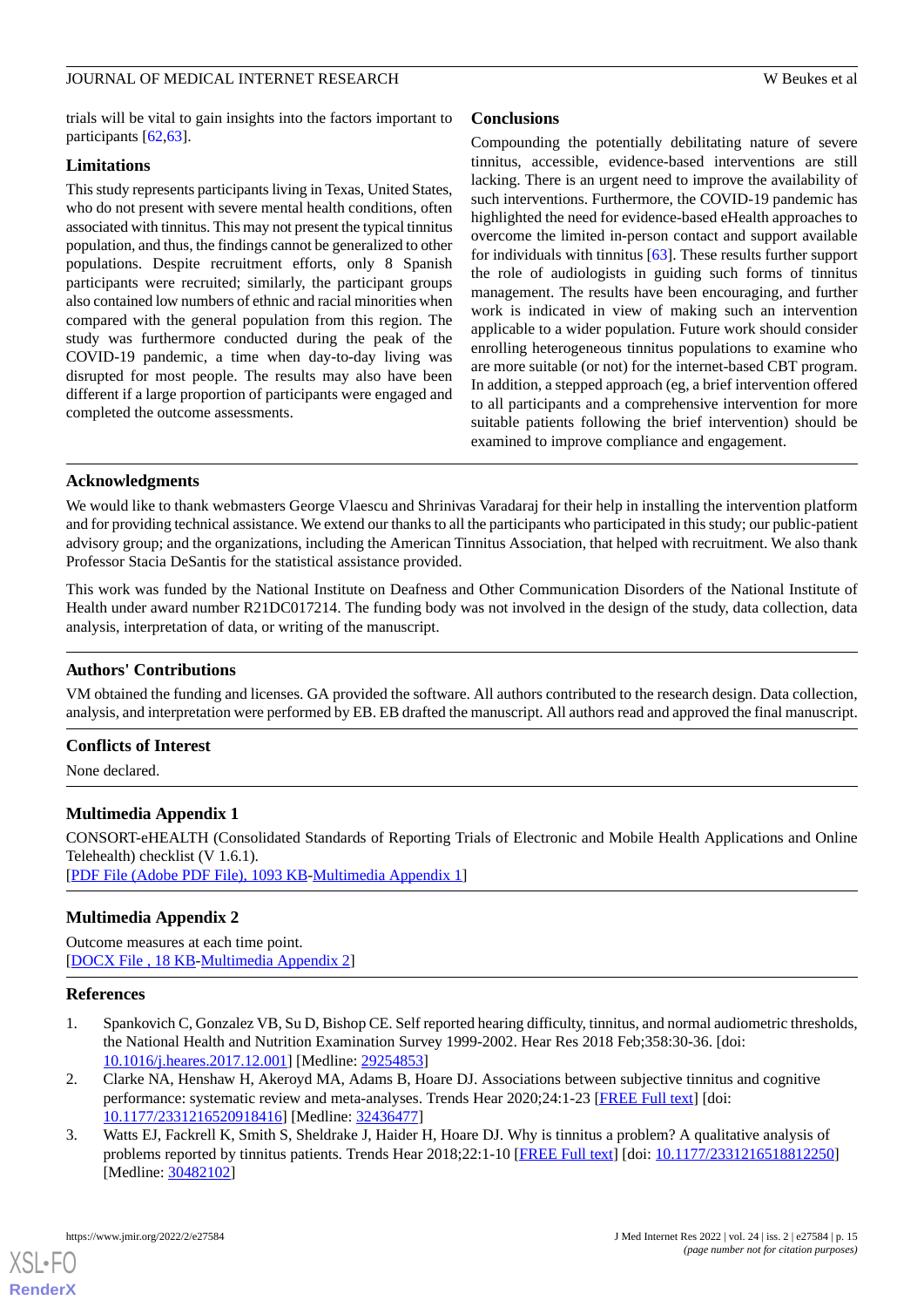- <span id="page-15-0"></span>4. Salazar JW, Meisel K, Smith ER, Quiggle A, McCoy DB, Amans MR. Depression in patients with tinnitus: a systematic review. Otolaryngol Head Neck Surg 2019 Jul;161(1):28-35 [[FREE Full text\]](http://europepmc.org/abstract/MED/30909841) [doi: [10.1177/0194599819835178](http://dx.doi.org/10.1177/0194599819835178)] [Medline: [30909841](http://www.ncbi.nlm.nih.gov/entrez/query.fcgi?cmd=Retrieve&db=PubMed&list_uids=30909841&dopt=Abstract)]
- <span id="page-15-2"></span><span id="page-15-1"></span>5. Trevis KJ, McLachlan NM, Wilson SJ. A systematic review and meta-analysis of psychological functioning in chronic tinnitus. Clin Psychol Rev 2018 Mar;60:62-86. [doi: [10.1016/j.cpr.2017.12.006\]](http://dx.doi.org/10.1016/j.cpr.2017.12.006) [Medline: [29366511](http://www.ncbi.nlm.nih.gov/entrez/query.fcgi?cmd=Retrieve&db=PubMed&list_uids=29366511&dopt=Abstract)]
- 6. Beukes EW, Manchaiah V, Andersson G, Allen PM, Terlizzi PM, Baguley DM. Situationally influenced tinnitus coping strategies: a mixed methods approach. Disabil Rehabil 2018 Dec;40(24):2884-2894. [doi: [10.1080/09638288.2017.1362708\]](http://dx.doi.org/10.1080/09638288.2017.1362708) [Medline: [28793790](http://www.ncbi.nlm.nih.gov/entrez/query.fcgi?cmd=Retrieve&db=PubMed&list_uids=28793790&dopt=Abstract)]
- <span id="page-15-4"></span><span id="page-15-3"></span>7. Manchaiah V, Beukes EW, Granberg S, Durisala N, Baguley DM, Allen PM, et al. Problems and life effects experienced by tinnitus research study volunteers: an exploratory study using the ICF classification. J Am Acad Audiol 2018;29(10):936-947. [doi: [10.3766/jaaa.17094](http://dx.doi.org/10.3766/jaaa.17094)] [Medline: [30479266](http://www.ncbi.nlm.nih.gov/entrez/query.fcgi?cmd=Retrieve&db=PubMed&list_uids=30479266&dopt=Abstract)]
- <span id="page-15-5"></span>8. Zenner H, Delb W, Kröner-Herwig B, Jäger B, Peroz I, Hesse G, et al. A multidisciplinary systematic review of the treatment for chronic idiopathic tinnitus. Eur Arch Otorhinolaryngol 2017 May;274(5):2079-2091. [doi: [10.1007/s00405-016-4401-y\]](http://dx.doi.org/10.1007/s00405-016-4401-y) [Medline: [27995315](http://www.ncbi.nlm.nih.gov/entrez/query.fcgi?cmd=Retrieve&db=PubMed&list_uids=27995315&dopt=Abstract)]
- <span id="page-15-6"></span>9. Landry EC, Sandoval XC, Simeone CN, Tidball G, Lea J, Westerberg BD. Systematic review and network meta-analysis of cognitive and/or behavioral therapies (CBT) for tinnitus. Otol Neurotol 2020 Feb;41(2):153-166. [doi: [10.1097/MAO.0000000000002472](http://dx.doi.org/10.1097/MAO.0000000000002472)] [Medline: [31743297\]](http://www.ncbi.nlm.nih.gov/entrez/query.fcgi?cmd=Retrieve&db=PubMed&list_uids=31743297&dopt=Abstract)
- 10. Cima RFF, Mazurek B, Haider H, Kikidis D, Lapira A, Noreña A, et al. A multidisciplinary European guideline for tinnitus: diagnostics, assessment, and treatment. HNO 2019 Mar;67(Suppl 1):10-42. [doi: [10.1007/s00106-019-0633-7\]](http://dx.doi.org/10.1007/s00106-019-0633-7) [Medline: [30847513](http://www.ncbi.nlm.nih.gov/entrez/query.fcgi?cmd=Retrieve&db=PubMed&list_uids=30847513&dopt=Abstract)]
- <span id="page-15-7"></span>11. Fuller TE, Haider HF, Kikidis D, Lapira A, Mazurek B, Norena A, et al. Different teams, same conclusions? A systematic review of existing clinical guidelines for the assessment and treatment of tinnitus in adults. Front Psychol 2017;8:206 [\[FREE](https://doi.org/10.3389/fpsyg.2017.00206) [Full text\]](https://doi.org/10.3389/fpsyg.2017.00206) [doi: [10.3389/fpsyg.2017.00206\]](http://dx.doi.org/10.3389/fpsyg.2017.00206) [Medline: [28275357](http://www.ncbi.nlm.nih.gov/entrez/query.fcgi?cmd=Retrieve&db=PubMed&list_uids=28275357&dopt=Abstract)]
- <span id="page-15-8"></span>12. Tunkel DE, Bauer CA, Sun GH, Rosenfeld RM, Chandrasekhar SS, Cunningham ER, et al. Clinical practice guideline: tinnitus. Otolaryngol Head Neck Surg 2014 Oct;151(2 Suppl):1-40. [doi: [10.1177/0194599814545325](http://dx.doi.org/10.1177/0194599814545325)] [Medline: [25273878\]](http://www.ncbi.nlm.nih.gov/entrez/query.fcgi?cmd=Retrieve&db=PubMed&list_uids=25273878&dopt=Abstract)
- <span id="page-15-10"></span><span id="page-15-9"></span>13. Fuller T, Cima R, Langguth B, Mazurek B, Vlaeyen JW, Hoare DJ. Cognitive behavioural therapy for tinnitus. Cochrane Database Syst Rev 2020 Jan 08;1:CD012614 [\[FREE Full text\]](http://europepmc.org/abstract/MED/31912887) [doi: [10.1002/14651858.CD012614.pub2](http://dx.doi.org/10.1002/14651858.CD012614.pub2)] [Medline: [31912887](http://www.ncbi.nlm.nih.gov/entrez/query.fcgi?cmd=Retrieve&db=PubMed&list_uids=31912887&dopt=Abstract)]
- 14. Andersson G. Psychological aspects of tinnitus and the application of cognitive-behavioral therapy. Clin Psychol Rev 2002 Sep;22(7):977-990. [doi: [10.1016/s0272-7358\(01\)00124-6\]](http://dx.doi.org/10.1016/s0272-7358(01)00124-6) [Medline: [12238249\]](http://www.ncbi.nlm.nih.gov/entrez/query.fcgi?cmd=Retrieve&db=PubMed&list_uids=12238249&dopt=Abstract)
- <span id="page-15-12"></span><span id="page-15-11"></span>15. Bhatt JM, Lin HW, Bhattacharyya N. Prevalence, severity, exposures, and treatment patterns of tinnitus in the United States. JAMA Otolaryngol Head Neck Surg 2016 Oct 01;142(10):959-965 [[FREE Full text](http://europepmc.org/abstract/MED/27441392)] [doi: [10.1001/jamaoto.2016.1700\]](http://dx.doi.org/10.1001/jamaoto.2016.1700) [Medline: [27441392](http://www.ncbi.nlm.nih.gov/entrez/query.fcgi?cmd=Retrieve&db=PubMed&list_uids=27441392&dopt=Abstract)]
- <span id="page-15-13"></span>16. Henry JA, Piskosz M, Norena A, Fournier P. Audiologists and tinnitus. Am J Audiol 2019 Dec 16;28(4):1059-1064. [doi: [10.1044/2019\\_AJA-19-0070](http://dx.doi.org/10.1044/2019_AJA-19-0070)] [Medline: [31689367\]](http://www.ncbi.nlm.nih.gov/entrez/query.fcgi?cmd=Retrieve&db=PubMed&list_uids=31689367&dopt=Abstract)
- <span id="page-15-14"></span>17. Andersson G, Strömgren T, Ström L, Lyttkens L. Randomized controlled trial of internet-based cognitive behavior therapy for distress associated with tinnitus. Psychosom Med 2002;64(5):810-816. [doi: [10.1097/01.psy.0000031577.42041.f8\]](http://dx.doi.org/10.1097/01.psy.0000031577.42041.f8) [Medline: [12271112](http://www.ncbi.nlm.nih.gov/entrez/query.fcgi?cmd=Retrieve&db=PubMed&list_uids=12271112&dopt=Abstract)]
- <span id="page-15-15"></span>18. Andersson G, Kaldo V. Internet-based cognitive behavioral therapy for tinnitus. J Clin Psychol 2004 Feb;60(2):171-178. [doi: [10.1002/jclp.10243\]](http://dx.doi.org/10.1002/jclp.10243) [Medline: [14724924\]](http://www.ncbi.nlm.nih.gov/entrez/query.fcgi?cmd=Retrieve&db=PubMed&list_uids=14724924&dopt=Abstract)
- <span id="page-15-16"></span>19. Jasper K, Weise C, Conrad I, Andersson G, Hiller W, Kleinstäuber M. Internet-based guided self-help versus group cognitive behavioral therapy for chronic tinnitus: a randomized controlled trial. Psychother Psychosom 2014;83(4):234-246. [doi: [10.1159/000360705\]](http://dx.doi.org/10.1159/000360705) [Medline: [24970708\]](http://www.ncbi.nlm.nih.gov/entrez/query.fcgi?cmd=Retrieve&db=PubMed&list_uids=24970708&dopt=Abstract)
- <span id="page-15-18"></span><span id="page-15-17"></span>20. Abbott JM, Kaldo V, Klein B, Austin D, Hamilton C, Piterman L, et al. A cluster randomised trial of an internet-based intervention program for tinnitus distress in an industrial setting. Cogn Behav Ther 2009;38(3):162-173. [doi: [10.1080/16506070902763174\]](http://dx.doi.org/10.1080/16506070902763174) [Medline: [19675959\]](http://www.ncbi.nlm.nih.gov/entrez/query.fcgi?cmd=Retrieve&db=PubMed&list_uids=19675959&dopt=Abstract)
- 21. Beukes E, Andersson G, Manchaiah V, Kaldo V. Cognitive Behavioral Therapy for Tinnitus. San Diego, CA: Plural Publishing; 2021.
- <span id="page-15-19"></span>22. Beukes EW, Allen PM, Manchaiah V, Baguley DM, Andersson G. Internet-based intervention for tinnitus: outcome of a single-group open trial. J Am Acad Audiol 2017 Apr;28(4):340-351. [doi: [10.3766/jaaa.16055](http://dx.doi.org/10.3766/jaaa.16055)] [Medline: [28418328](http://www.ncbi.nlm.nih.gov/entrez/query.fcgi?cmd=Retrieve&db=PubMed&list_uids=28418328&dopt=Abstract)]
- <span id="page-15-20"></span>23. Beukes EW, Baguley DM, Allen PM, Manchaiah V, Andersson G. Audiologist-guided internet-based cognitive behavior therapy for adults with tinnitus in the United Kingdom: a randomized controlled trial. Ear Hear 2018;39(3):423-433. [doi: [10.1097/AUD.0000000000000505](http://dx.doi.org/10.1097/AUD.0000000000000505)] [Medline: [29095725](http://www.ncbi.nlm.nih.gov/entrez/query.fcgi?cmd=Retrieve&db=PubMed&list_uids=29095725&dopt=Abstract)]
- 24. Beukes EW, Andersson G, Allen PM, Manchaiah V, Baguley DM. Effectiveness of guided internet-based cognitive behavioral therapy vs face-to-face clinical care for treatment of tinnitus: a randomized clinical trial. JAMA Otolaryngol Head Neck Surg 2018 Dec 01;144(12):1126-1133 [\[FREE Full text](http://europepmc.org/abstract/MED/30286238)] [doi: [10.1001/jamaoto.2018.2238\]](http://dx.doi.org/10.1001/jamaoto.2018.2238) [Medline: [30286238\]](http://www.ncbi.nlm.nih.gov/entrez/query.fcgi?cmd=Retrieve&db=PubMed&list_uids=30286238&dopt=Abstract)
- 25. Beukes EW, Allen PM, Baguley DM, Manchaiah V, Andersson G. Long-term efficacy of audiologist-guided internet-based cognitive behavior therapy for tinnitus. Am J Audiol 2018 Nov 19;27(3S):431-447 [[FREE Full text](http://europepmc.org/abstract/MED/30452747)] [doi: [10.1044/2018\\_AJA-IMIA3-18-0004](http://dx.doi.org/10.1044/2018_AJA-IMIA3-18-0004)] [Medline: [30452747](http://www.ncbi.nlm.nih.gov/entrez/query.fcgi?cmd=Retrieve&db=PubMed&list_uids=30452747&dopt=Abstract)]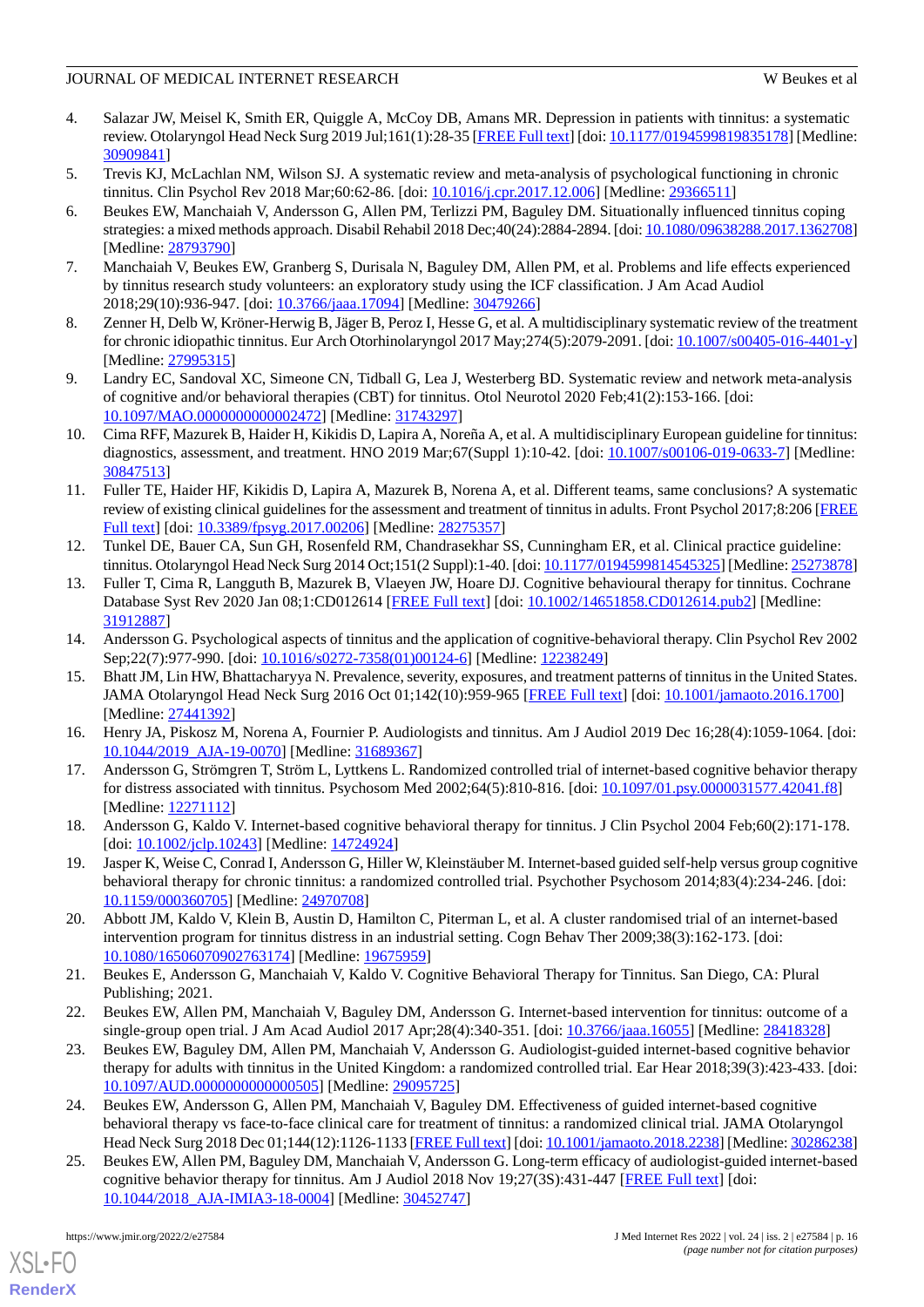- <span id="page-16-22"></span>26. Beukes EW, Manchaiah V, Baguley DM, Allen PM, Andersson G. Process evaluation of internet-based cognitive behavioural therapy for adults with tinnitus in the context of a randomised control trial. Int J Audiol 2018 Feb;57(2):98-109. [doi: [10.1080/14992027.2017.1384858\]](http://dx.doi.org/10.1080/14992027.2017.1384858) [Medline: [28990807\]](http://www.ncbi.nlm.nih.gov/entrez/query.fcgi?cmd=Retrieve&db=PubMed&list_uids=28990807&dopt=Abstract)
- <span id="page-16-0"></span>27. Beukes EW, Manchaiah V, Davies AS, Allen PM, Baguley DM, Andersson G. Participants' experiences of an internet-based cognitive behavioural therapy intervention for tinnitus. Int J Audiol 2018 Dec;57(12):947-954. [doi: [10.1080/14992027.2018.1514538\]](http://dx.doi.org/10.1080/14992027.2018.1514538) [Medline: [30295113\]](http://www.ncbi.nlm.nih.gov/entrez/query.fcgi?cmd=Retrieve&db=PubMed&list_uids=30295113&dopt=Abstract)
- <span id="page-16-1"></span>28. Beukes EW, Manchaiah V, Allen PM, Baguley DM, Andersson G. Internet-based interventions for adults with hearing loss, tinnitus, and vestibular disorders: a systematic review and meta-analysis. Trends Hear 2019;23:2331216519851749 [[FREE Full text](https://journals.sagepub.com/doi/10.1177/2331216519851749?url_ver=Z39.88-2003&rfr_id=ori:rid:crossref.org&rfr_dat=cr_pub%3dpubmed)] [doi: [10.1177/2331216519851749\]](http://dx.doi.org/10.1177/2331216519851749) [Medline: [31328660](http://www.ncbi.nlm.nih.gov/entrez/query.fcgi?cmd=Retrieve&db=PubMed&list_uids=31328660&dopt=Abstract)]
- <span id="page-16-3"></span><span id="page-16-2"></span>29. Beukes EW, Fagelson M, Aronson EP, Munoz MF, Andersson G, Manchaiah V. Readability following cultural and linguistic adaptations of an internet-based intervention for tinnitus for use in the United States. Am J Audiol 2020 Jun 08;29(2):97-109 [[FREE Full text](http://europepmc.org/abstract/MED/32105512)] [doi: [10.1044/2019\\_AJA-19-00014](http://dx.doi.org/10.1044/2019_AJA-19-00014)] [Medline: [32105512\]](http://www.ncbi.nlm.nih.gov/entrez/query.fcgi?cmd=Retrieve&db=PubMed&list_uids=32105512&dopt=Abstract)
- <span id="page-16-4"></span>30. Manchaiah V, Vlaescu G, Varadaraj S, Aronson EP, Fagelson MA, Munoz MF, et al. Features, functionality, and acceptability of internet-based cognitive behavioral therapy for tinnitus in the United States. Am J Audiol 2020 Sep 03;29(3):476-490 [[FREE Full text](http://europepmc.org/abstract/MED/32880499)] [doi: [10.1044/2020\\_AJA-20-00002](http://dx.doi.org/10.1044/2020_AJA-20-00002)] [Medline: [32880499\]](http://www.ncbi.nlm.nih.gov/entrez/query.fcgi?cmd=Retrieve&db=PubMed&list_uids=32880499&dopt=Abstract)
- <span id="page-16-5"></span>31. Campbell M, Fitzpatrick R, Haines A, Kinmonth AL, Sandercock P, Spiegelhalter D, et al. Framework for design and evaluation of complex interventions to improve health. Br Med J 2000 Sep 16;321(7262):694-696 [[FREE Full text](http://europepmc.org/abstract/MED/10987780)] [doi: [10.1136/bmj.321.7262.694\]](http://dx.doi.org/10.1136/bmj.321.7262.694) [Medline: [10987780\]](http://www.ncbi.nlm.nih.gov/entrez/query.fcgi?cmd=Retrieve&db=PubMed&list_uids=10987780&dopt=Abstract)
- <span id="page-16-6"></span>32. Beukes E, Andersson G, Fagelson M, Manchaiah V. Audiologist-supported internet-based cognitive behavioral therapy for tinnitus in the United States: a pilot trial. J Med Internet Res 2021;In Press. [doi: [10.2196/27584\]](http://dx.doi.org/10.2196/27584)
- <span id="page-16-8"></span><span id="page-16-7"></span>33. Jastreboff PJ, Jastreboff MM. Tinnitus Retraining Therapy (TRT) as a method for treatment of tinnitus and hyperacusis patients. J Am Acad Audiol 2000 Mar;11(3):162-177. [Medline: [10755812](http://www.ncbi.nlm.nih.gov/entrez/query.fcgi?cmd=Retrieve&db=PubMed&list_uids=10755812&dopt=Abstract)]
- <span id="page-16-9"></span>34. Henry J, Zaugg T, Myers P, Kendall C. Progressive Tinnitus Management - Clinical Handbook for Audiologists. San Diego, CA: Plural Pub Inc; 2010:50-97.
- 35. Tyler RS, Perreau A, Powers T, Watts A, Owen R, Ji H, et al. Tinnitus sound therapy trial shows effectiveness for those with tinnitus. J Am Acad Audiol 2020 Jan; 31(1): 6-16. [doi: 10.3766/jaaa. 18027] [Medline: [31210635](http://www.ncbi.nlm.nih.gov/entrez/query.fcgi?cmd=Retrieve&db=PubMed&list_uids=31210635&dopt=Abstract)]
- <span id="page-16-11"></span><span id="page-16-10"></span>36. Eysenbach G, CONSORT-EHEALTH Group. CONSORT-EHEALTH: improving and standardizing evaluation reports of web-based and mobile health interventions. J Med Internet Res 2011;13(4):e126 [[FREE Full text](http://www.jmir.org/2011/4/e126/)] [doi: [10.2196/jmir.1923](http://dx.doi.org/10.2196/jmir.1923)] [Medline: [22209829](http://www.ncbi.nlm.nih.gov/entrez/query.fcgi?cmd=Retrieve&db=PubMed&list_uids=22209829&dopt=Abstract)]
- <span id="page-16-12"></span>37. Newman CW, Sandridge SA, Bolek L. Development and psychometric adequacy of the screening version of the tinnitus handicap inventory. Otol Neurotol 2008 Apr;29(3):276-281. [doi: [10.1097/MAO.0b013e31816569c4](http://dx.doi.org/10.1097/MAO.0b013e31816569c4)] [Medline: [18277308](http://www.ncbi.nlm.nih.gov/entrez/query.fcgi?cmd=Retrieve&db=PubMed&list_uids=18277308&dopt=Abstract)]
- <span id="page-16-13"></span>38. Healthy People 2010. Centers for Disease Control and Prevention. 2015. URL: [https://www.cdc.gov/nchs/healthy\\_people/](https://www.cdc.gov/nchs/healthy_people/hp2010.htm) [hp2010.htm](https://www.cdc.gov/nchs/healthy_people/hp2010.htm) [accessed 2022-01-09]
- <span id="page-16-14"></span>39. Manchaiah V, Muñoz MF, Hatfield E, Fagelson MA, Aronson EP, Andersson G, et al. Translation and adaptation of three English tinnitus patient-reported outcome measures to Spanish. Int J Audiol 2020 Jul;59(7):513-518 [[FREE Full text](http://europepmc.org/abstract/MED/31994949)] [doi: [10.1080/14992027.2020.1717006\]](http://dx.doi.org/10.1080/14992027.2020.1717006) [Medline: [31994949\]](http://www.ncbi.nlm.nih.gov/entrez/query.fcgi?cmd=Retrieve&db=PubMed&list_uids=31994949&dopt=Abstract)
- <span id="page-16-15"></span>40. Faul F, Erdfelder E, Buchner A, Lang A. Statistical power analyses using G\*Power 3.1: tests for correlation and regression analyses. Behav Res Methods 2009 Nov;41(4):1149-1160. [doi: [10.3758/BRM.41.4.1149\]](http://dx.doi.org/10.3758/BRM.41.4.1149) [Medline: [19897823](http://www.ncbi.nlm.nih.gov/entrez/query.fcgi?cmd=Retrieve&db=PubMed&list_uids=19897823&dopt=Abstract)]
- <span id="page-16-16"></span>41. Beukes EW, Vlaescu G, Manchaiah V, Baguley DM, Allen PM, Kaldo V, et al. Development and technical functionality of an Internet-based intervention for tinnitus in the UK. Internet Interv 2016 Nov;6:6-15 [\[FREE Full text\]](https://linkinghub.elsevier.com/retrieve/pii/S2214-7829(16)30027-6) [doi: [10.1016/j.invent.2016.08.002](http://dx.doi.org/10.1016/j.invent.2016.08.002)] [Medline: [30135809\]](http://www.ncbi.nlm.nih.gov/entrez/query.fcgi?cmd=Retrieve&db=PubMed&list_uids=30135809&dopt=Abstract)
- <span id="page-16-17"></span>42. National assessment of adult literacy. National Center for Education Statistics. 2003. URL:<https://nces.ed.gov/naal/> [accessed 2022-01-09]
- <span id="page-16-18"></span>43. Meikle MB, Henry JA, Griest SE, Stewart BJ, Abrams HB, McArdle R, et al. The tinnitus functional index: development of a new clinical measure for chronic, intrusive tinnitus. Ear Hear 2012;33(2):153-176. [doi: [10.1097/AUD.0b013e31822f67c0\]](http://dx.doi.org/10.1097/AUD.0b013e31822f67c0) [Medline: [22156949](http://www.ncbi.nlm.nih.gov/entrez/query.fcgi?cmd=Retrieve&db=PubMed&list_uids=22156949&dopt=Abstract)]
- <span id="page-16-19"></span>44. Henry JA, Griest S, Thielman E, McMillan G, Kaelin C, Carlson KF. Tinnitus Functional Index: development, validation, outcomes research, and clinical application. Hear Res 2015 Jun 12:58-64. [doi: [10.1016/j.heares.2015.06.004](http://dx.doi.org/10.1016/j.heares.2015.06.004)] [Medline: [26074306](http://www.ncbi.nlm.nih.gov/entrez/query.fcgi?cmd=Retrieve&db=PubMed&list_uids=26074306&dopt=Abstract)]
- <span id="page-16-21"></span><span id="page-16-20"></span>45. Spitzer RL, Kroenke K, Williams JBW, Löwe B. A brief measure for assessing generalized anxiety disorder: the GAD-7. Arch Intern Med 2006 May 22;166(10):1092-1097. [doi: [10.1001/archinte.166.10.1092](http://dx.doi.org/10.1001/archinte.166.10.1092)] [Medline: [16717171](http://www.ncbi.nlm.nih.gov/entrez/query.fcgi?cmd=Retrieve&db=PubMed&list_uids=16717171&dopt=Abstract)]
- 46. Spitzer RL, Kroenke K, Williams JB. Validation and utility of a self-report version of PRIME-MD: the PHQ primary care study. Primary Care Evaluation of Mental Disorders. Patient Health Questionnaire. J Am Med Assoc 1999 Nov 10;282(18):1737-1744. [doi: [10.1001/jama.282.18.1737\]](http://dx.doi.org/10.1001/jama.282.18.1737) [Medline: [10568646](http://www.ncbi.nlm.nih.gov/entrez/query.fcgi?cmd=Retrieve&db=PubMed&list_uids=10568646&dopt=Abstract)]
- 47. Bastien CH, Vallières A, Morin CM. Validation of the Insomnia Severity Index as an outcome measure for insomnia research. Sleep Med 2001 Jul;2(4):297-307. [doi: [10.1016/s1389-9457\(00\)00065-4\]](http://dx.doi.org/10.1016/s1389-9457(00)00065-4) [Medline: [11438246\]](http://www.ncbi.nlm.nih.gov/entrez/query.fcgi?cmd=Retrieve&db=PubMed&list_uids=11438246&dopt=Abstract)
- 48. Wilson PH, Henry JL. Tinnitus Cognitions Questionnaire: development and psychometric properties of a measure of dysfunctional cognitions associated with tinnitus. Int Tinnitus J 1998;4(1):23-30. [Medline: [10753381](http://www.ncbi.nlm.nih.gov/entrez/query.fcgi?cmd=Retrieve&db=PubMed&list_uids=10753381&dopt=Abstract)]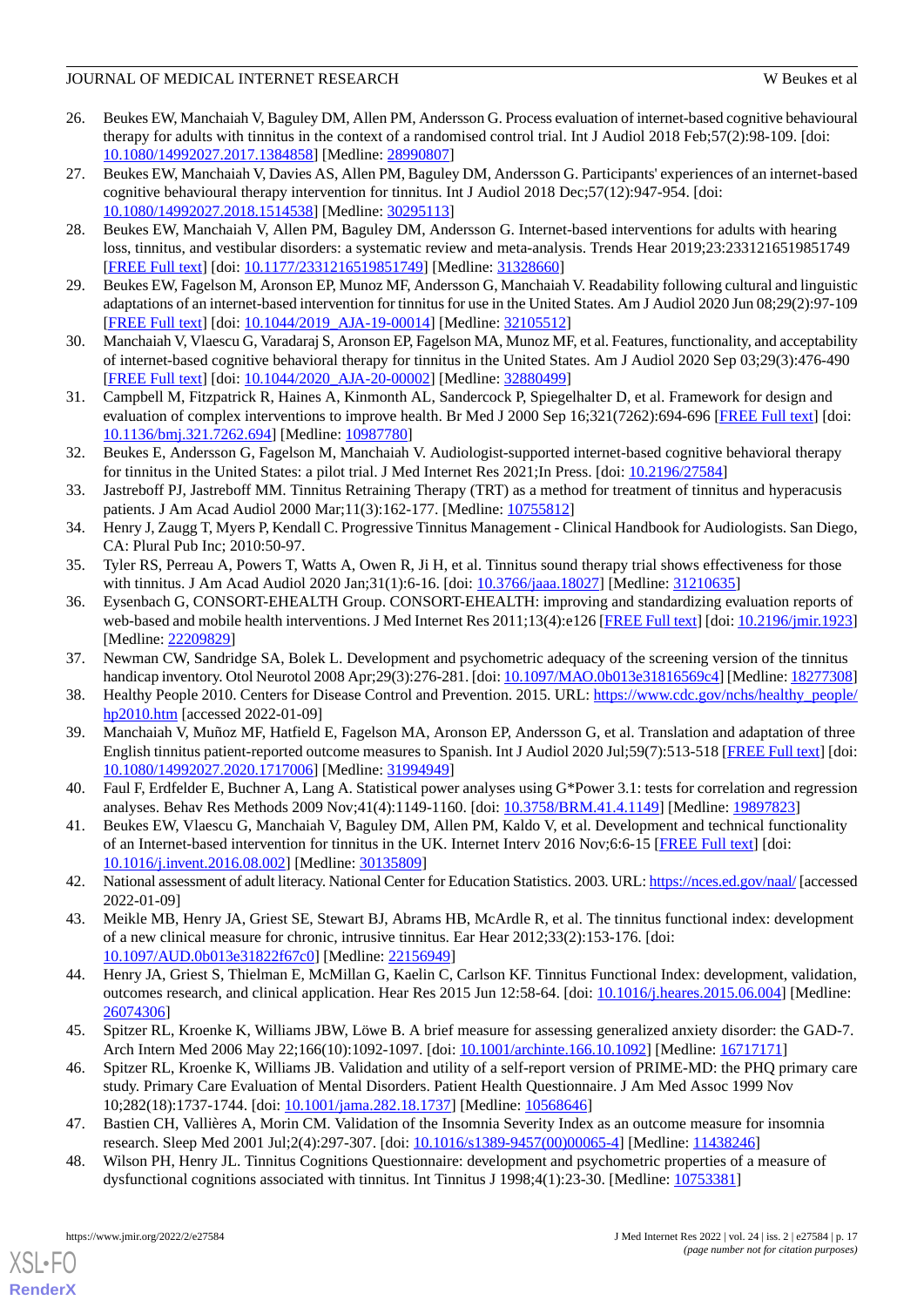- <span id="page-17-0"></span>49. Herdman M, Gudex C, Lloyd A, Janssen M, Kind P, Parkin D, et al. Development and preliminary testing of the new five-level version of EQ-5D (EQ-5D-5L). Qual Life Res 2011 Dec;20(10):1727-1736 [[FREE Full text](http://europepmc.org/abstract/MED/21479777)] [doi: [10.1007/s11136-011-9903-x\]](http://dx.doi.org/10.1007/s11136-011-9903-x) [Medline: [21479777](http://www.ncbi.nlm.nih.gov/entrez/query.fcgi?cmd=Retrieve&db=PubMed&list_uids=21479777&dopt=Abstract)]
- <span id="page-17-1"></span>50. Henry JA, Griest S, Zaugg TL, Thielman E, Kaelin C, Galvez G, et al. Tinnitus and hearing survey: a screening tool to differentiate bothersome tinnitus from hearing difficulties. Am J Audiol 2015 Mar;24(1):66-77 [\[FREE Full text\]](http://europepmc.org/abstract/MED/25551458) [doi: [10.1044/2014\\_AJA-14-0042](http://dx.doi.org/10.1044/2014_AJA-14-0042)] [Medline: [25551458\]](http://www.ncbi.nlm.nih.gov/entrez/query.fcgi?cmd=Retrieve&db=PubMed&list_uids=25551458&dopt=Abstract)
- <span id="page-17-3"></span><span id="page-17-2"></span>51. Thorén ES, Andersson G, Lunner T. The use of research questionnaires with hearing impaired adults: online vs. paper-and-pencil administration. BMC Ear Nose Throat Disord 2012;12:12 [[FREE Full text\]](http://bmcearnosethroatdisord.biomedcentral.com/articles/10.1186/1472-6815-12-12) [doi: [10.1186/1472-6815-12-12\]](http://dx.doi.org/10.1186/1472-6815-12-12) [Medline: [23107440](http://www.ncbi.nlm.nih.gov/entrez/query.fcgi?cmd=Retrieve&db=PubMed&list_uids=23107440&dopt=Abstract)]
- <span id="page-17-4"></span>52. Jakobsen JC, Gluud C, Wetterslev J, Winkel P. When and how should multiple imputation be used for handling missing data in randomised clinical trials - a practical guide with flowcharts. BMC Med Res Methodol 2017 Dec 06;17(1):162 [[FREE Full text](https://bmcmedresmethodol.biomedcentral.com/articles/10.1186/s12874-017-0442-1)] [doi: [10.1186/s12874-017-0442-1\]](http://dx.doi.org/10.1186/s12874-017-0442-1) [Medline: [29207961](http://www.ncbi.nlm.nih.gov/entrez/query.fcgi?cmd=Retrieve&db=PubMed&list_uids=29207961&dopt=Abstract)]
- <span id="page-17-5"></span>53. Madley-Dowd P, Hughes R, Tilling K, Heron J. The proportion of missing data should not be used to guide decisions on multiple imputation. J Clin Epidemiol 2019 Jun;110:63-73 [[FREE Full text](https://linkinghub.elsevier.com/retrieve/pii/S0895-4356(18)30871-0)] [doi: [10.1016/j.jclinepi.2019.02.016](http://dx.doi.org/10.1016/j.jclinepi.2019.02.016)] [Medline: [30878639](http://www.ncbi.nlm.nih.gov/entrez/query.fcgi?cmd=Retrieve&db=PubMed&list_uids=30878639&dopt=Abstract)]
- <span id="page-17-6"></span>54. Cohen J. A power primer. Psychol Bull 1992 Jul;112(1):155-159. [doi:  $\underline{10.1037//0033-2909.112.1.155}$ ] [Medline: [19565683\]](http://www.ncbi.nlm.nih.gov/entrez/query.fcgi?cmd=Retrieve&db=PubMed&list_uids=19565683&dopt=Abstract)
- <span id="page-17-7"></span>55. Jacobson NS, Truax P. Clinical significance: a statistical approach to defining meaningful change in psychotherapy research. J Consult Clin Psychol 1991 Feb;59(1):12-19. [doi: [10.1037//0022-006x.59.1.12\]](http://dx.doi.org/10.1037//0022-006x.59.1.12) [Medline: [2002127\]](http://www.ncbi.nlm.nih.gov/entrez/query.fcgi?cmd=Retrieve&db=PubMed&list_uids=2002127&dopt=Abstract)
- <span id="page-17-8"></span>56. Phillips JS, McFerran DJ, Hall DA, Hoare DJ. The natural history of subjective tinnitus in adults: a systematic review and meta-analysis of no-intervention periods in controlled trials. Laryngoscope 2018 Jan;128(1):217-227. [doi: [10.1002/lary.26607](http://dx.doi.org/10.1002/lary.26607)] [Medline: [28425615\]](http://www.ncbi.nlm.nih.gov/entrez/query.fcgi?cmd=Retrieve&db=PubMed&list_uids=28425615&dopt=Abstract)
- <span id="page-17-9"></span>57. Kaldo V, Levin S, Widarsson J, Buhrman M, Larsen H, Andersson G. Internet versus group cognitive-behavioral treatment of distress associated with tinnitus: a randomized controlled trial. Behav Ther 2008 Dec;39(4):348-359. [doi: [10.1016/j.beth.2007.10.003\]](http://dx.doi.org/10.1016/j.beth.2007.10.003) [Medline: [19027431\]](http://www.ncbi.nlm.nih.gov/entrez/query.fcgi?cmd=Retrieve&db=PubMed&list_uids=19027431&dopt=Abstract)
- <span id="page-17-10"></span>58. Weise C, Kleinstäuber M, Andersson G. Internet-delivered cognitive-behavior therapy for tinnitus: a randomized controlled trial. Psychosom Med 2016 May;78(4):501-510. [doi: [10.1097/PSY.0000000000000310](http://dx.doi.org/10.1097/PSY.0000000000000310)] [Medline: [26867083\]](http://www.ncbi.nlm.nih.gov/entrez/query.fcgi?cmd=Retrieve&db=PubMed&list_uids=26867083&dopt=Abstract)
- <span id="page-17-12"></span><span id="page-17-11"></span>59. Handscomb LE, Hall DA, Shorter GW, Hoare DJ. Positive and negative thinking in tinnitus: factor structure of the Tinnitus Cognitions Questionnaire. Ear Hear 2017;38(1):126-132 [\[FREE Full text\]](http://europepmc.org/abstract/MED/27560491) [doi: [10.1097/AUD.0000000000000365](http://dx.doi.org/10.1097/AUD.0000000000000365)] [Medline: [27560491](http://www.ncbi.nlm.nih.gov/entrez/query.fcgi?cmd=Retrieve&db=PubMed&list_uids=27560491&dopt=Abstract)]
- <span id="page-17-13"></span>60. Sha M, McAvinchey G, Quiroz R, Moncada J. Successful techniques to recruit Hispanic and Latino research participants. Surv Pract 2017 Jun 01;10(3):1-9. [doi: [10.29115/sp-2017-0014\]](http://dx.doi.org/10.29115/sp-2017-0014)
- <span id="page-17-14"></span>61. Levkoff S, Sanchez H. Lessons learned about minority recruitment and retention from the Centers on Minority Aging and Health Promotion. Gerontologist 2003 Feb;43(1):18-26. [doi: [10.1093/geront/43.1.18](http://dx.doi.org/10.1093/geront/43.1.18)] [Medline: [12604742](http://www.ncbi.nlm.nih.gov/entrez/query.fcgi?cmd=Retrieve&db=PubMed&list_uids=12604742&dopt=Abstract)]
- 62. Staniszewska S, Brett J, Simera I, Seers K, Mockford C, Goodlad S, et al. GRIPP2 reporting checklists: tools to improve reporting of patient and public involvement in research. Br Med J 2017 Aug 02;358:j3453 [\[FREE Full text](http://www.bmj.com/cgi/pmidlookup?view=long&pmid=28768629)] [doi: [10.1136/bmj.j3453\]](http://dx.doi.org/10.1136/bmj.j3453) [Medline: [28768629](http://www.ncbi.nlm.nih.gov/entrez/query.fcgi?cmd=Retrieve&db=PubMed&list_uids=28768629&dopt=Abstract)]
- 63. Beukes EW, Baguley DM, Jacquemin L, Lourenco MP, Allen PM, Onozuka J, et al. Changes in tinnitus experiences during the COVID-19 pandemic. Front Public Health 2020;8:592878 [\[FREE Full text](https://doi.org/10.3389/fpubh.2020.592878)] [doi: [10.3389/fpubh.2020.592878\]](http://dx.doi.org/10.3389/fpubh.2020.592878) [Medline: [33251179](http://www.ncbi.nlm.nih.gov/entrez/query.fcgi?cmd=Retrieve&db=PubMed&list_uids=33251179&dopt=Abstract)]

# **Abbreviations**

**CBT:** cognitive behavioral therapy **CONSORT-EHEALTH:** Consolidated Standards of Reporting Trials of Electronic and Mobile Health Applications and Online Telehealth **RCT:** randomized controlled trial **TFI:** Tinnitus Functional Index **THI:** Tinnitus Handicap Inventory **THI-S:** Tinnitus Handicap Inventory–Screening **TQQ:** Tinnitus Qualities Questionnaire